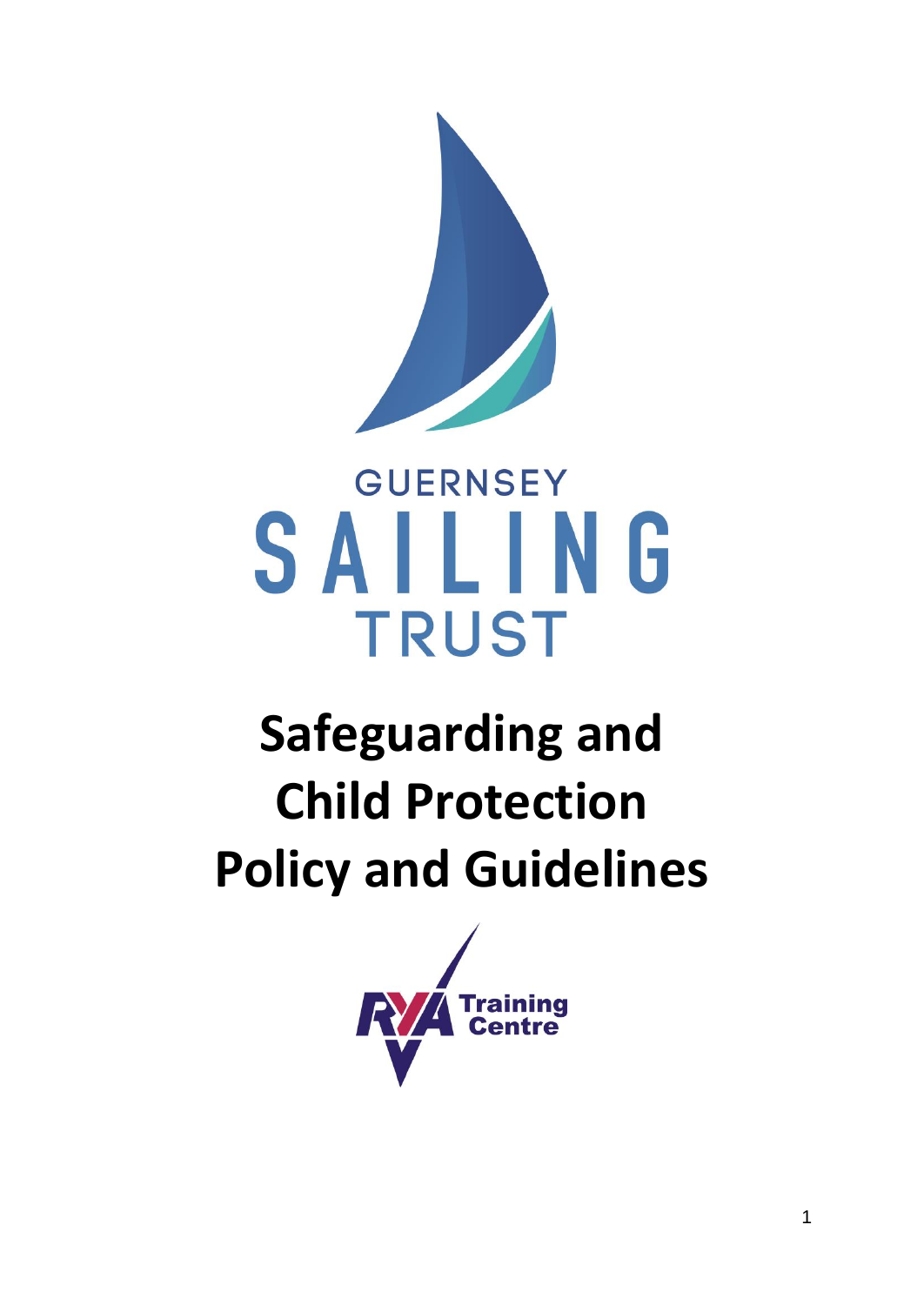### **Introduction Revised Feb 2020**

### **Definition of a child**

The Children Act 1989 defined any person under the age of 18 as a 'child'. In this document and in day to day communications the terms 'children' and 'young people' are both used, recognising that older teenagers may prefer not to be referred to as 'children' although they are still children in the eyes of the law.

### **Safeguarding adults**

Many of the safeguarding principles in these guidelines also apply to 'vulnerable adults' or 'adults at risk', but the categories of abuse and the statutory procedures to be followed in the case of a concern are different.

Please see the separate document entitled 'Safeguarding Adults Policy and Guidelines'.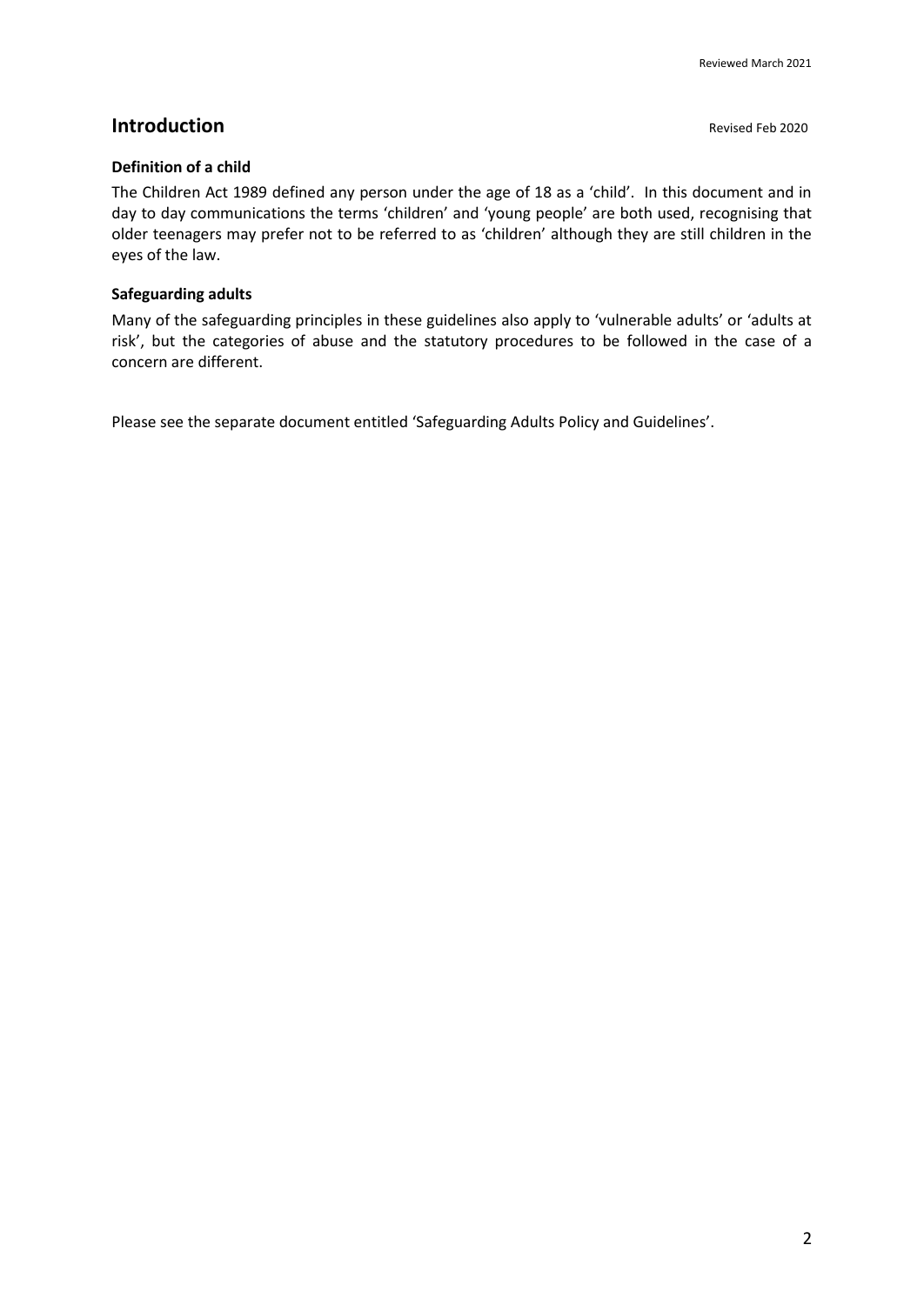### **PART 1 − POLICY**

### **Policy Statements**

### **RYA Safeguarding and Child Protection Policy Statement Revised Jan 2020**

For the RYA Safeguarding and Child Protection Policy Statement please see the separate document entitled 'RYA Safeguarding Policy'.

### **Guernsey Sailing Trust Safeguarding Policy and Procedures <b>Revised Feb 2020**

### **Policy Statement**

The Guernsey Sailing Trust is committed to safeguarding children taking part in its activities from physical, sexual or emotional harm, neglect or bullying. We recognise that the safety, welfare and needs of the child are paramount and that any child, irrespective of age, disability, race, religion or belief, sex, sexual or gender identity or social status, has a right to protection from discrimination and abuse.

The Guernsey Sailing Trust takes all reasonable steps to ensure that, through safe recruitment, appropriate operating procedures and training, it offers a safe and fun environment to children taking part in its events and activities.

For the purposes of this policy anyone under the age of 18 should be considered as a child. All members of the Club should be aware of the policy.

### **Club Welfare Officer**

The Club Welfare Officers are:

Clare Chapple: clare@sailingtrust.org.gg; 07911 736909 Mike Higgins: mike.higgins@cwgsy.net; 01481 235409

### **Staff and Volunteers**

All adult members of staff that take part in regulated activities with children (in accordance with the DBS) will be required to provide an enhanced Criminal Records Disclosure, with Barred List check, if appropriate.

All Instructors are required to complete and pass the RYA Safe and Fun (Safeguarding) course.

Instructors and volunteers not known to the Trust will also be asked to provide references.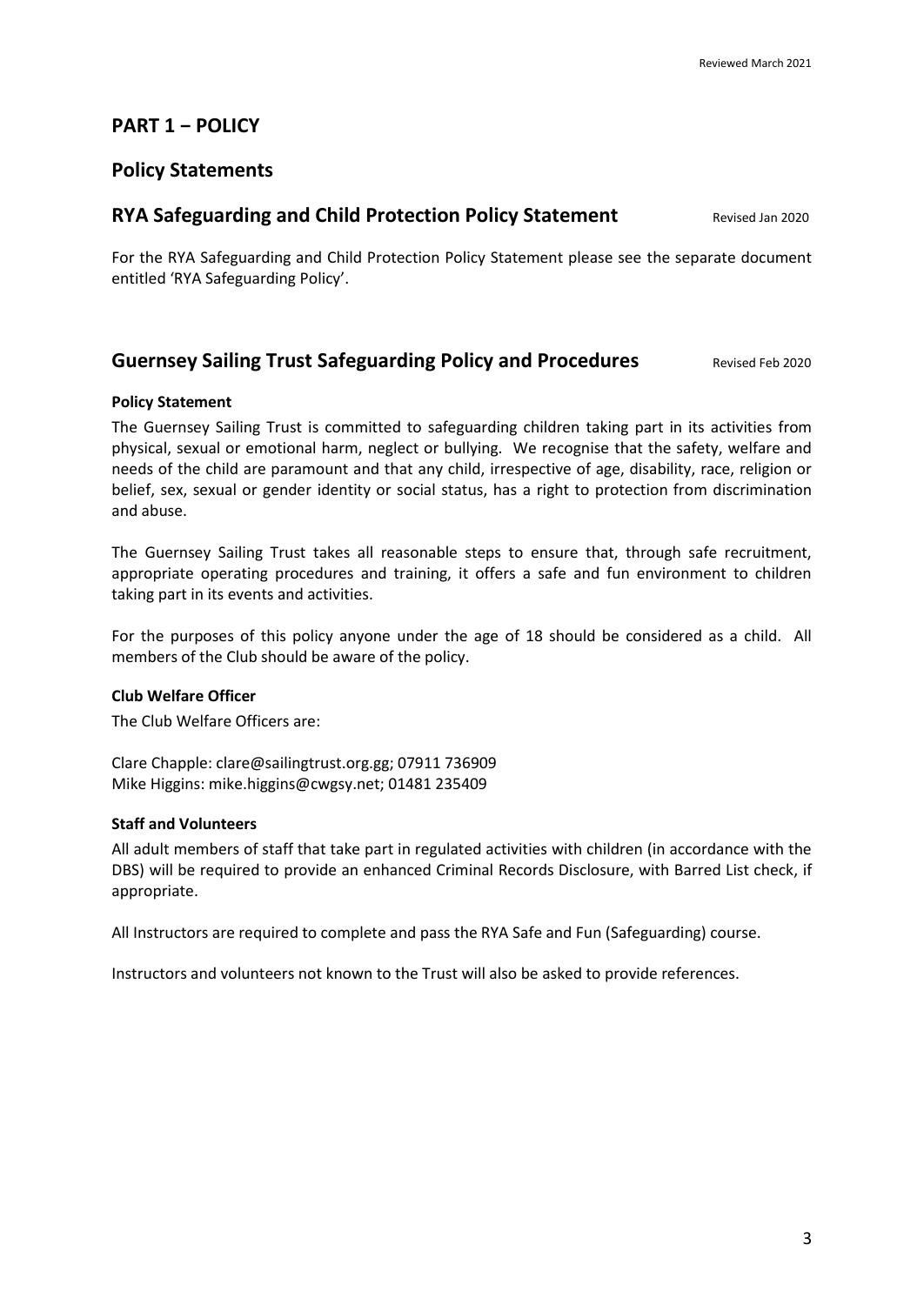### **Good Practice**

All members of the Club should follow the good practice guidelines attached (see Appendices) and agree to abide by the GST Code of Conduct (see Appendices) and the RYA Codes (see Appendices). Those working or volunteering with young people should be aware of the guidance on recognising abuse (see Appendices).

Adults are requested not to enter the showers and changing rooms at times when children are changing. If this is unavoidable it is advised that they are accompanied by another adult. If it is essential, in an emergency situation, for a male to enter a female changing area or vice versa, it is advised that they are accompanied by another adult of the opposite sex.

The Club will seek written consent from parents/carers before taking photos or video of a child at an event or training session or publishing such images. Parents and spectators should be prepared to identify themselves if requested and state their purpose for photography/filming. If the Club publishes images of children, no identifying information other than names will be included. Any concerns about inappropriate or intrusive photography or the inappropriate use of images should be reported to the Club Welfare Officer.

### **Bullying**

The GST takes bullying very seriously. All staff and volunteers will be made aware that signs of bullying include:

- Is frightened of being left alone with other children.
- Changes their usual routine.
- Suddenly doesn't wish to attend training or events.
- Becomes withdrawn, anxious or lacking in confidence.
- Starts stammering.
- Has a cut or bruises that can not adequately be explained.
- Attempts or threatens suicide.
- Attempts or threatens to run away.
- Cries themselves to sleep or has nightmares.
- Feels ill in the mornings.
- Begins to perform poorly without good reason.
- Comes home with clothes torn or belongings damaged.
- Has possessions suddenly start go missing.
- Asks for money or starts stealing money (e.g. to give to the bully)
- Continually 'loses' money.
- Become aggressive, disruptive or unreasonable.
- Is bullying other children or siblings.
- Stops eating.
- Is frightened to say what is wrong.
- Gives improbable excuses or reasons for any of the above

If bullying is suspected to be taking place, the GST Welfare Officer should be informed as soon as possible. Staff and volunteers will be trained in how to prevent bullying occurring during GST activities.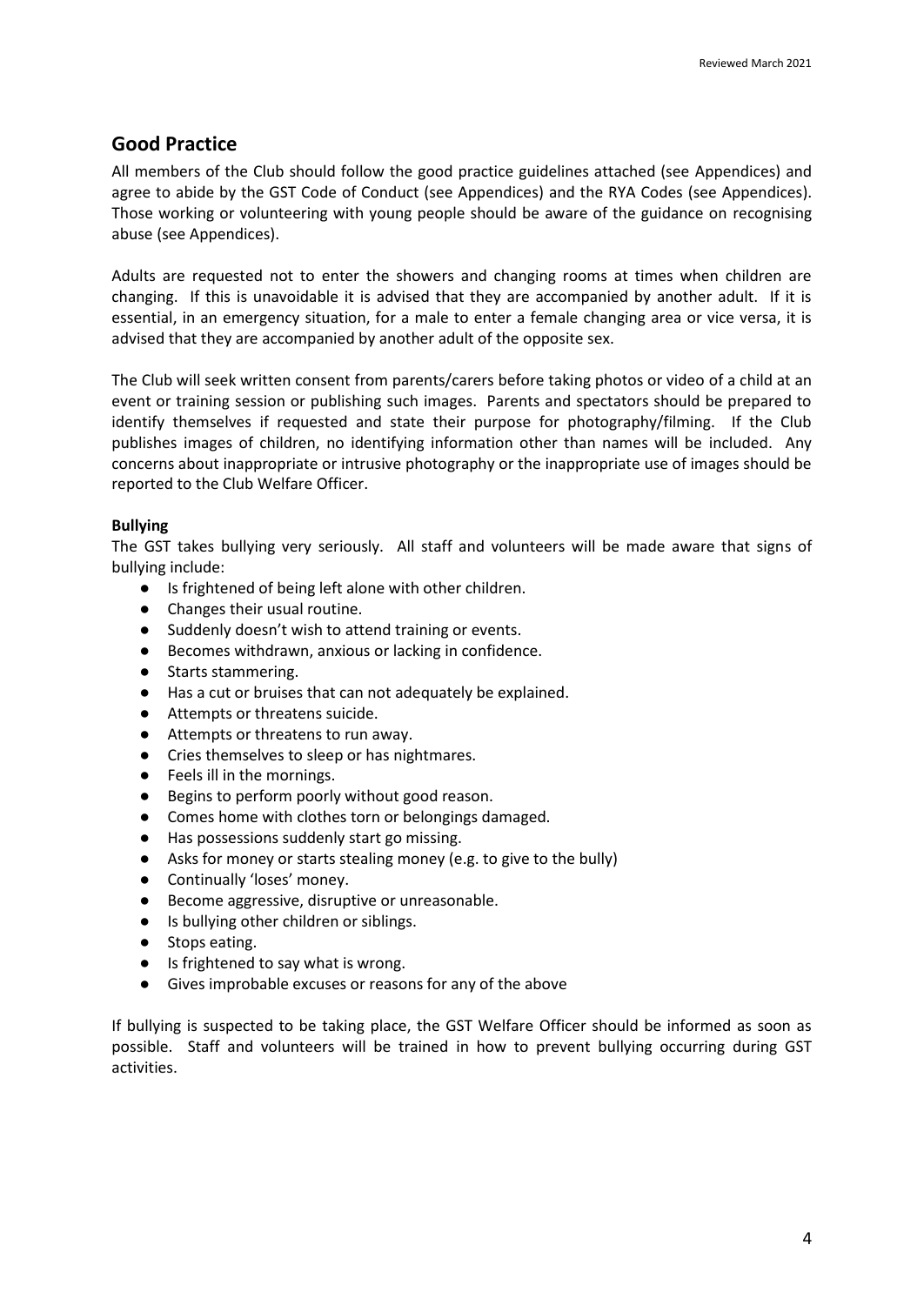### **Additional vulnerability Revised Jan 2016 Revised Jan 2016 Revised Jan 2016**

Some children may be more vulnerable to abuse or find it more difficult to express their concerns. For example:

- a disabled child who relies on a carer to help them get changed may worry that they won't be able to sail any more if they report the carer
- a deaf child may not be able to express themselves or speak confidentially if they need an interpreter
- a child who has experienced racism may find it difficult to trust an adult from a different ethnic background
- children with low self-esteem or mental health problems can be more vulnerable to bullying or abuse, as can gay, lesbian, bisexual or transgender young people, or any child who has a characteristic that marks them out in others' eyes as 'different'.

**Grooming** Added Dec 2016

Grooming is when someone develops a relationship with a child over a period of time to gain their trust for the purposes of sexual abuse or exploitation. Children and young people can be groomed online or face-to-face, by a stranger or by someone they know - for example a family member, friend or professional. For more information on possible signs of grooming, see:

<https://www.nspcc.org.uk/preventing-abuse/child-abuse-and-neglect/grooming/>

Sometimes the perpetrator grooms the entire family, building a relationship with the child's parents/carers so that they are allowed more access to the child than would normally be the case.

Similar behaviour could be used to radicalise young people and recruit them to a religious or political cause. This is unlikely to happen in a sailing club setting, but under the government's 'Prevent' strategy teachers and others working with young people are receiving training on recognising the warning signs.

### **Club websites and social media**

Any instructors or volunteers posting onto our website or social media must ensure that:

- our guidance on use of images is followed:
	- parental consent must be gained before publishing any photos or videos
	- no identifying information, other than name, is to be published
	- if unsure about the suitability of any image, please speak to a member of the office staff before publishing

Any one that is concerned about any information or posts should contact a GST Welfare Officer immediately.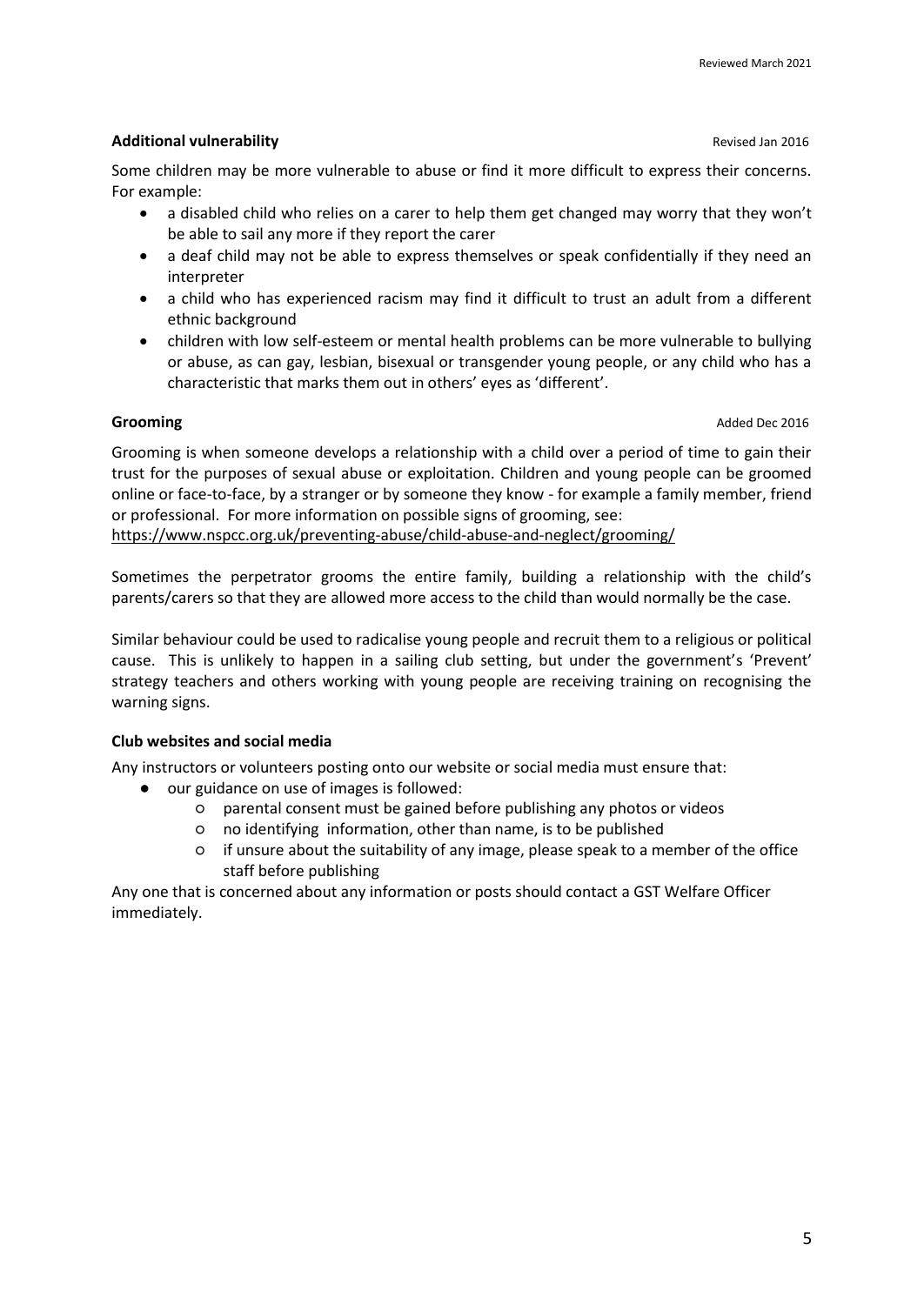### **Coaches and Instructors**

When working with children and young people you are advised to:

- where possible have a business phone and a personal phone
- only contact sailors on your business phone (or using your organisation's text system)
- avoid using over-familiar language and try to copy in the child's parent/carer
- only communicate regarding organisational matters, not for social or personal contact.

When using social media, it is recommended that you:

- have a personal and a professional page for your social media
- do not allow young sailors to follow or be friends with your personal account
- set your privacy settings as high as possible on your personal account
- challenge the way that young sailors post or comment to you or others on social media if it is inappropriate
- educate young sailors about the boundaries between them and their Coach or Instructor.

### **Concerns**

Anyone who is concerned about a young member's or participant's welfare, either outside the sport or within the GST, should inform the GST Welfare Officer immediately, in strict confidence. The Club Welfare Officer will follow the attached RYA procedures (see Flowcharts 1 and 2).

Any member of the Club failing to comply with the Safeguarding policy or any relevant Codes of Conduct may be subject to disciplinary action.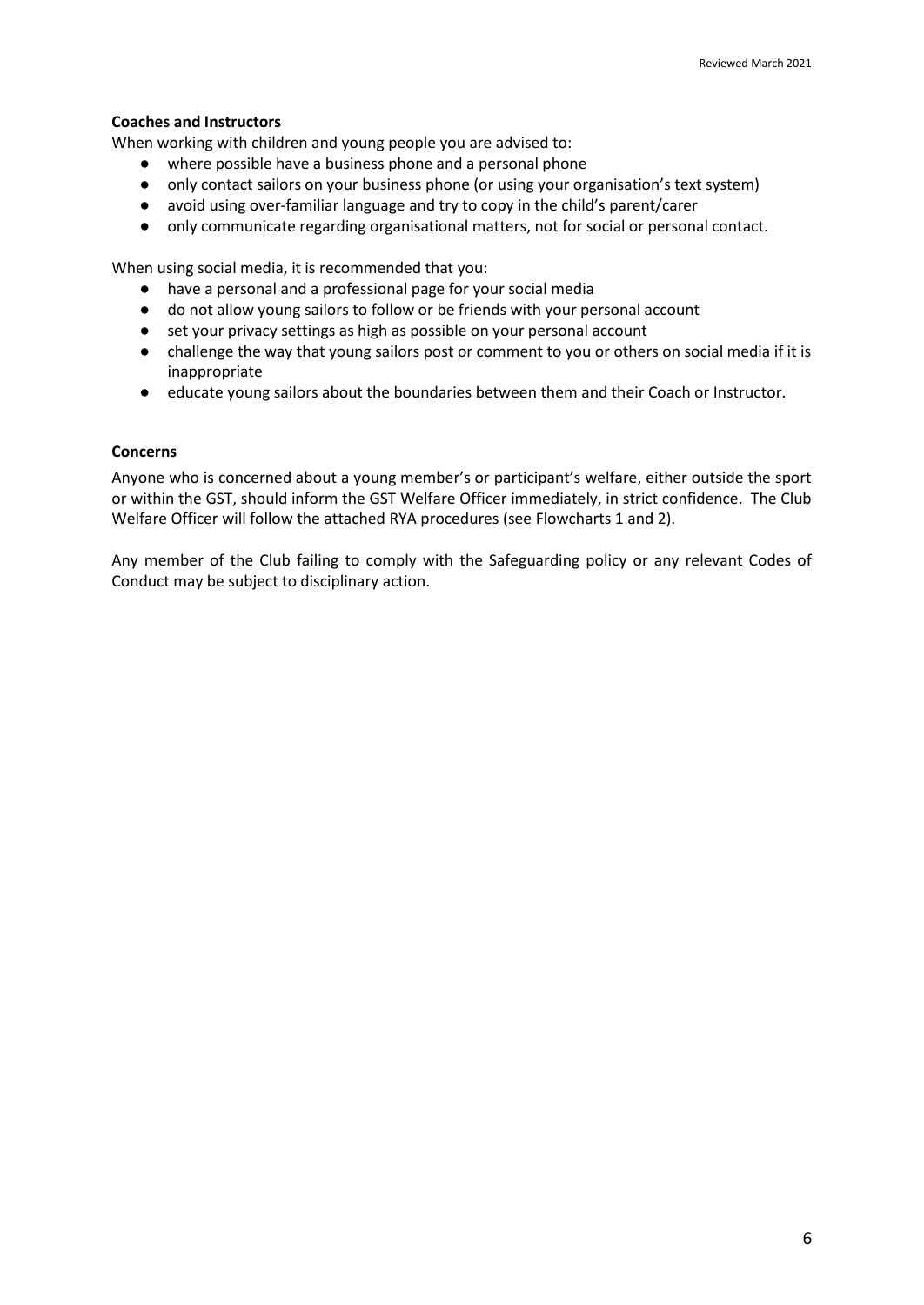### **PART 2 – PROCEDURES**

### **Designated Person**<br> **Revised Feb 2020**

The designated person's role description could include:

- Maintaining up-to-date policy and procedures, compatible with the RYA's.
- Ensuring that relevant staff and/or volunteers are aware of and follow the procedures, including implementing safe recruitment procedures.
- Advising the management committee on safeguarding and child protection issues.
- Maintaining contact details for local Children's Services and Police.

If there is a concern, the Welfare Officers will:

- Be the first point of contact for any concerns or allegations, from children or adults, ensuring that confidentiality is maintained in all cases.
- Decide on the appropriate action to be taken, in line with the organisation's procedures and in conjunction with the person in charge (Commodore, Principal etc.).
- Keep the RYA informed as necessary (see Flowcharts 1 and 2*)*.
- Record the appropriate information in the referral form (see Form 1)

### **RYA designated person**

RYA Safeguarding and Equality Manager, tel. 023 8060 4104, RYA Safeguarding Officer, tel. 023 8060 4226, e-mail [safeguarding@rya.org.uk](mailto:safeguarding@rya.org.uk)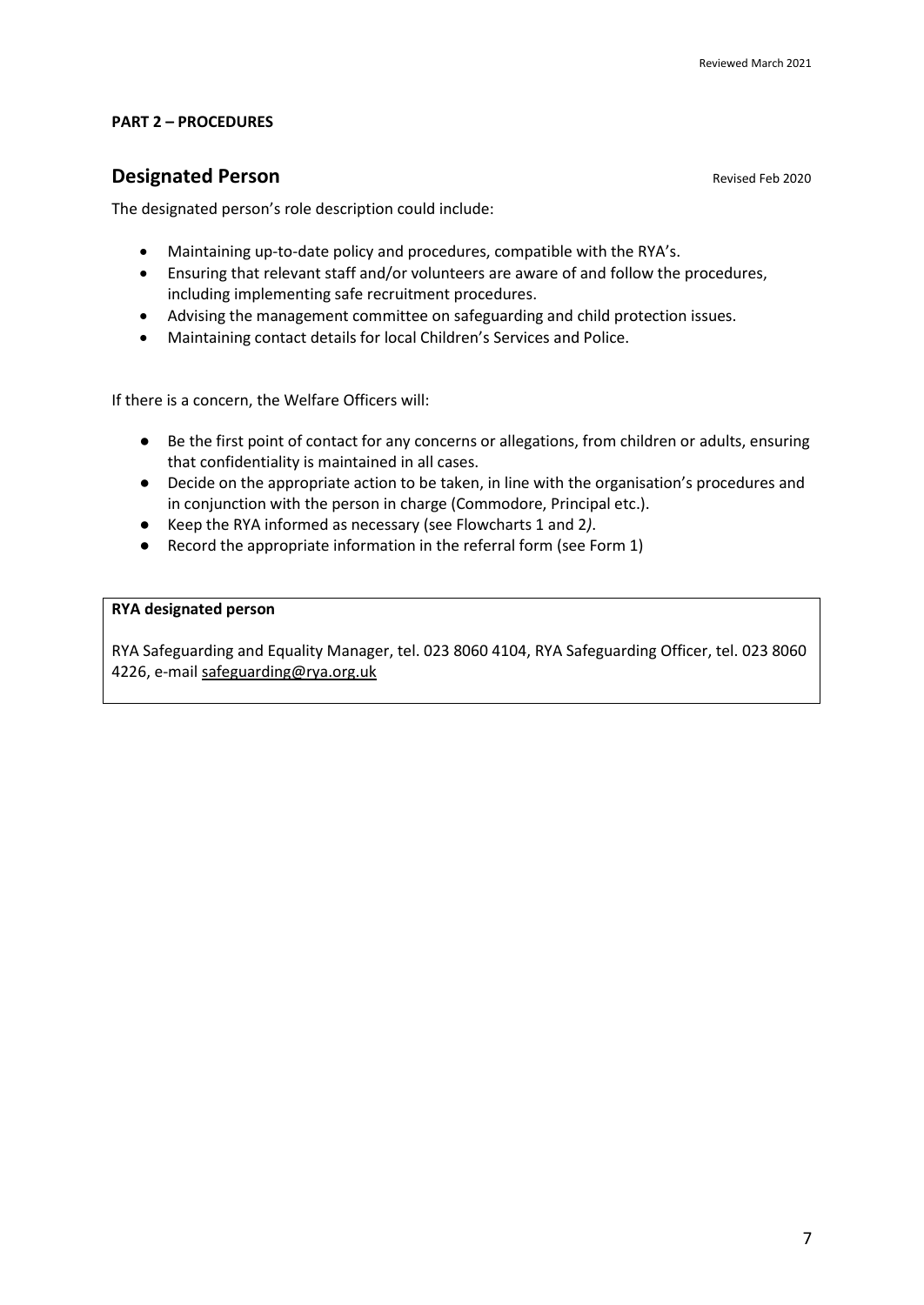### **Useful Contacts Reviewed March 2021**

### **Guernsey Police**:

Multi-Agency Support Hub (MASH) Tel: 01481 723182 website[: www.icpc.gg](http://www.icpc.gg/)

**Out of hours emergency duty social worker:** 

Joint Emergency Services Control Centre Tel: 01481 725111

**NSPCC 24 hour free helpline** 0808 800 5000 E-mail: [help@nspcc.org.uk](mailto:help@nspcc.org.uk) Website[: www.nspcc.org.uk](http://www.nspcc.org.uk/)

### **Childline 24 hour free helpline** 0800 1111

Website[: www.childline.org.uk](http://www.childline.org.uk/)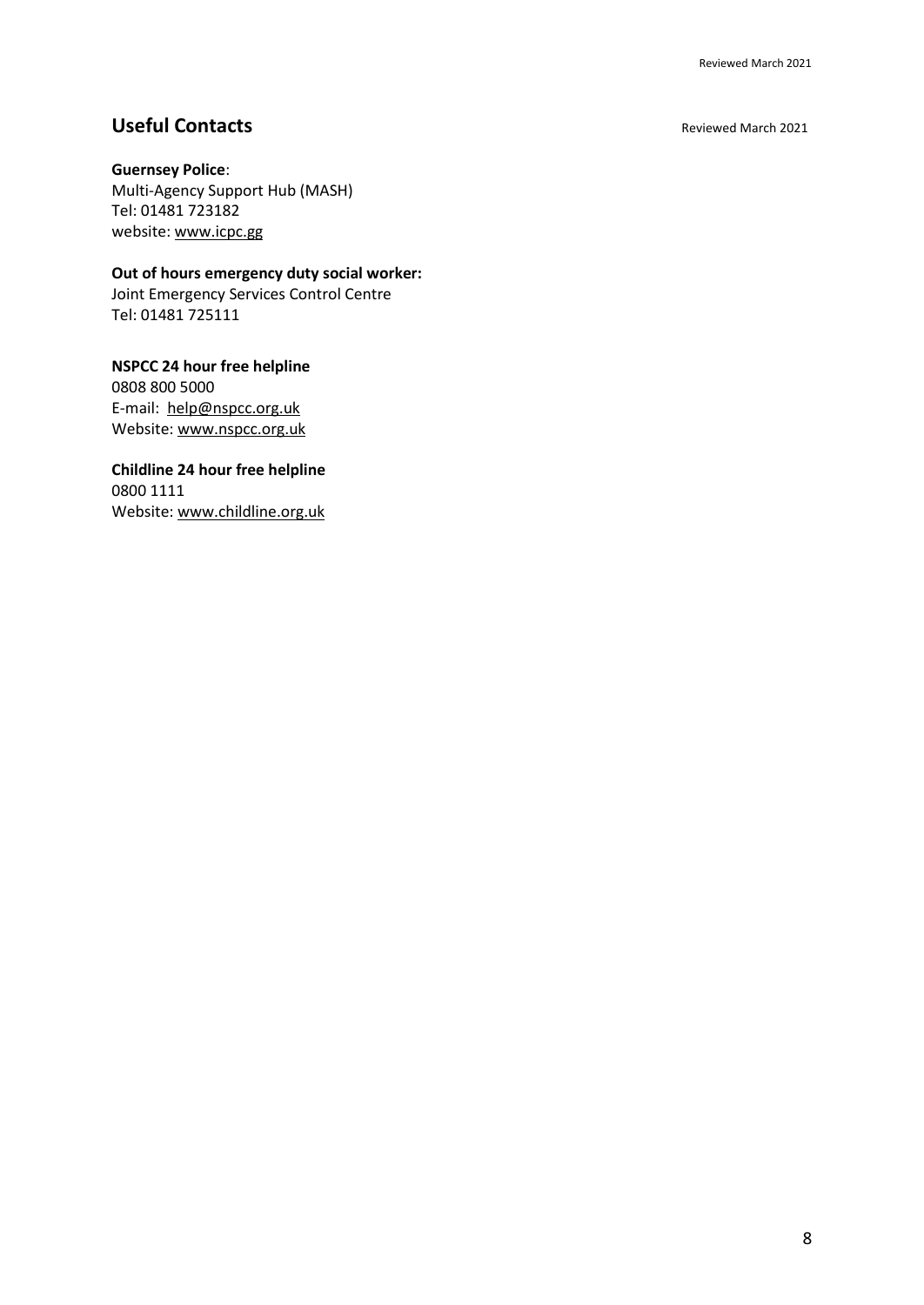### **Recruitment and training**<br> **Recruitment and training**

All applications, whether for paid or voluntary work, will be subject to an appropriate level of scrutiny. The level of checking carried out will be proportionate to the role and the level of risk involved and in line with relevant statutory requirements. The risk is higher if the person will be in regular contact with the same child or children, in sole charge of children with no parents or other adults present, and/or in a role involving authority and trust, such as an instructor or coach.

The Guernsey Sailing Trust will follow the following procedure:

- **who to check** 
	- new paid staff and/or volunteers (if they have the same level of responsibility and contact, they should be treated in the same way whether they are paid or not)
	- existing volunteers/staff as they become adults or their roles change may be subject to further checks
	- those with specific responsibilities (eg. instructor, centre principal, child protection/welfare officer, coach, head of cadet section) or anyone who regularly helps with junior/youth activity
- the **level of check** to be conducted for each category
	- references
	- self-declaration
	- Enhanced Criminal Records Disclosure (and Barred List check if appropriate) or membership of the Protection of Vulnerable Groups Scheme (Scotland only), if the role is eligible.

### **It is a criminal offence under the Safeguarding Vulnerable Groups Act 2006**

- for a Barred individual to work in Regulated Activity/Regulated Work
- for an organisation to knowingly allow someone who has been Barred to work in Regulated Activity/Regulated Work, and
- for an organisation to fail to make a referral to the Disclosure and Barring Service/Disclosure Scotland if they have dismissed someone from Regulated Activity/Regulated Work for harming a child or vulnerable adult or placing them at risk of harm, or would have dismissed them if they had not resigned.

### **Safeguarding Training Safeguarding Training <b>Revised Feb 2018 Revised Feb 2018**

All staff or volunteers working with children will have undertaken training appropriate to their role. This may be through formal training, an online course, induction and mentoring and/or continuing professional development.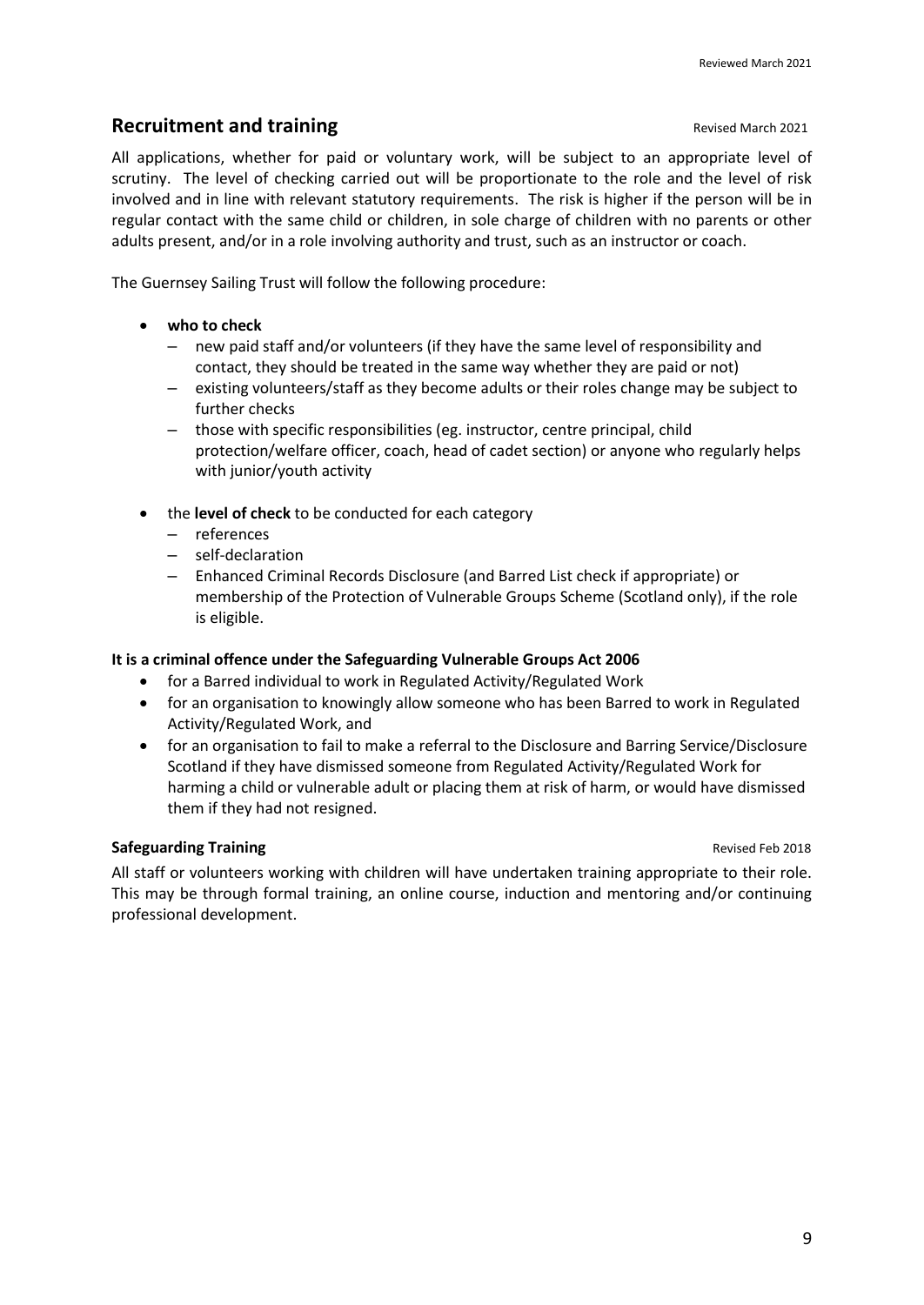### **Handling concerns, reports or allegations**

A complaint, concern or allegation may come from a number of sources: the child, their parents or carers, someone else within your organisation, a member of the public, or the statutory authorities (Police or Children's Social Care). It may involve the behaviour of one of your volunteers or employees, or something that has happened to the child outside the sport, perhaps at home or at school. Children may confide in adults they trust, in a place where they feel at ease.

An allegation may range from mild verbal bullying to physical or sexual abuse. If you are concerned that a child may be being abused, it is NOT your responsibility to investigate further BUT it is your responsibility to act on your concerns and report them to the appropriate statutory authorities. For guidance on recognising abuse, see Appendix.

### **Handling an allegation from a child**

### **Always:**

- $\bullet$  stay calm ensure that the child is safe and feels safe
- show and tell the child that you are taking what he/she says seriously
- reassure the child and stress that he/she is not to blame
- be careful about physical contact, it may not be what the child wants
- be honest, explain that you will have to tell someone else to help stop the alleged abuse
- make a record of what the child has said as soon as possible after the event, using the child's own words
- follow your organisation's child protection procedures.

### **Never:**

- rush into actions that may be inappropriate
- make promises you cannot keep (eg. you won't tell anyone)
- ask leading questions (see 'Recording and handling information' below)
- take sole responsibility consult someone else (ideally the designated Child Protection/Welfare Officer or the person in charge or someone you can trust) so that you can begin to protect the child and gain support for yourself.

You may be upset about what the child has said or you may worry about the consequences of your actions. Sometimes people worry about children being removed from their families as a result of abuse, but in reality this rarely happens. However, one thing is certain – you cannot ignore it.

### **Recording and handling information Revised Feb 2020 Revised Feb 2020**

If you suspect that a child may have been the subject of any form of physical, emotional or sexual abuse or neglect, the allegation must be referred as soon as possible to Children's Social Care or the Police who have trained experts to handle such cases. Do not start asking leading questions which may jeopardise any formal investigation.

A leading question is where you suggest an answer or provide options that only need a 'yes' or 'no' answer, instead of allowing the child to explain things in their own words. An example would be asking 'did X hit you?' instead of 'how did you get that bruise?'. Use open questions such as 'what happened next?'. Only ask questions to confirm that you need to refer the matter to someone else. Listen to and keep a record of anything the child tells you or that you have observed and pass the information on to the statutory authorities.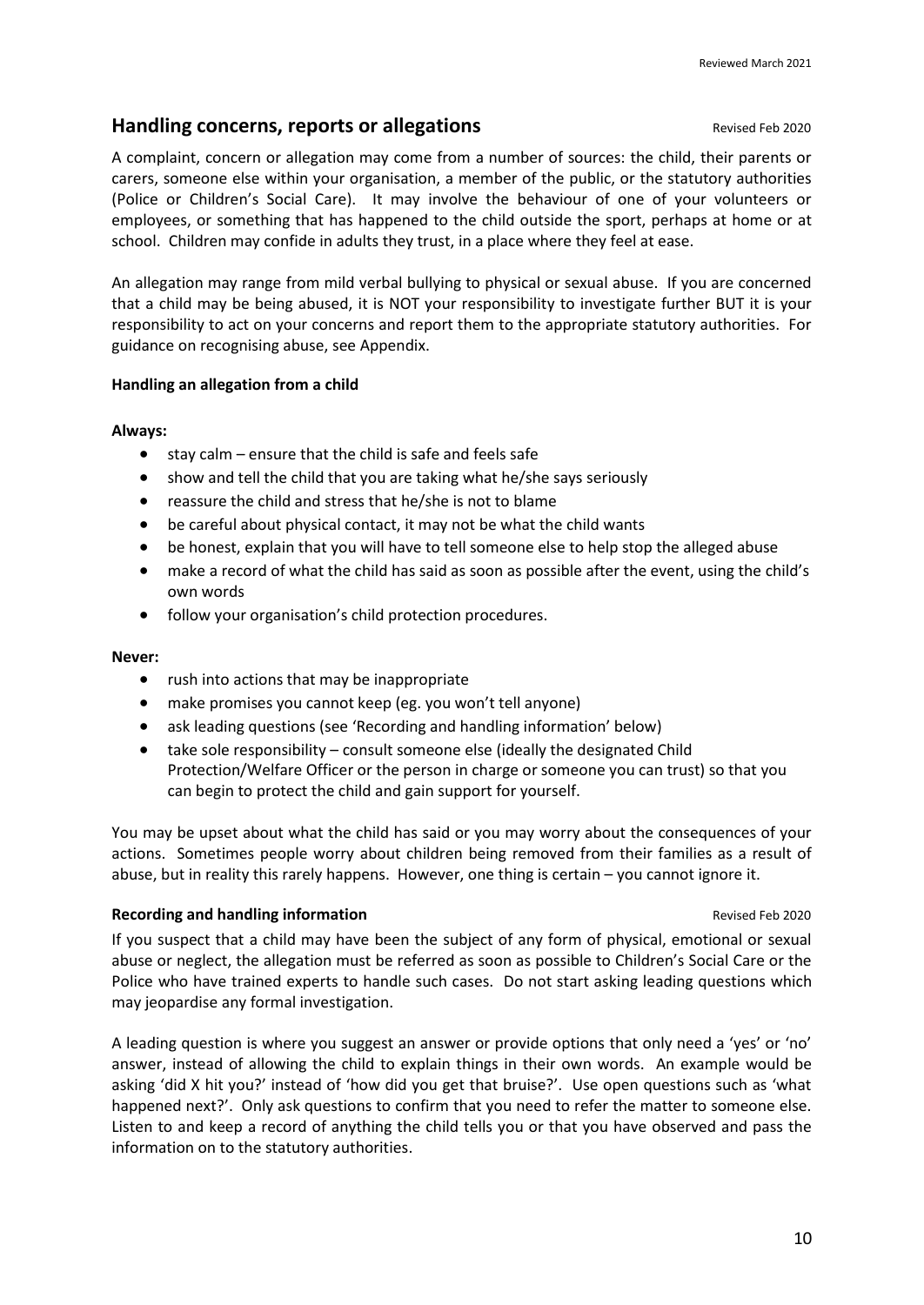**All information must be treated as confidential and only shared with those who need to know**. If the allegation or suspicion concerns someone within your club or centre, only the child's parents/carers, the organisation's Welfare Officer, the person in charge of the organisation (unless any of them are the subject of the allegation), the relevant authorities and the RYA Safeguarding and Equality Manager should be informed. If the alleged abuse took place outside the sport, the Police or Children's Social Care will decide who else needs to be informed, including the child's parents/carers. It should not be discussed by anyone within the organisation other than the person who received or initiated the allegation and, if different, the person in charge.

### **Handling the media**

If there is an incident at your premises which attracts media interest, no employee should give any response. All media enquiries should be passed to one of the Welfare Officers.

### **Historical allegations**

If someone raises a child protection concern relating to incidents that took place some time ago, follow the same procedure as you would for a new concern, even if the person about whom the allegation is being made is no longer active within your organisation. If the concern appears to relate to a criminal offence, encourage the individual to contact the Police on 101.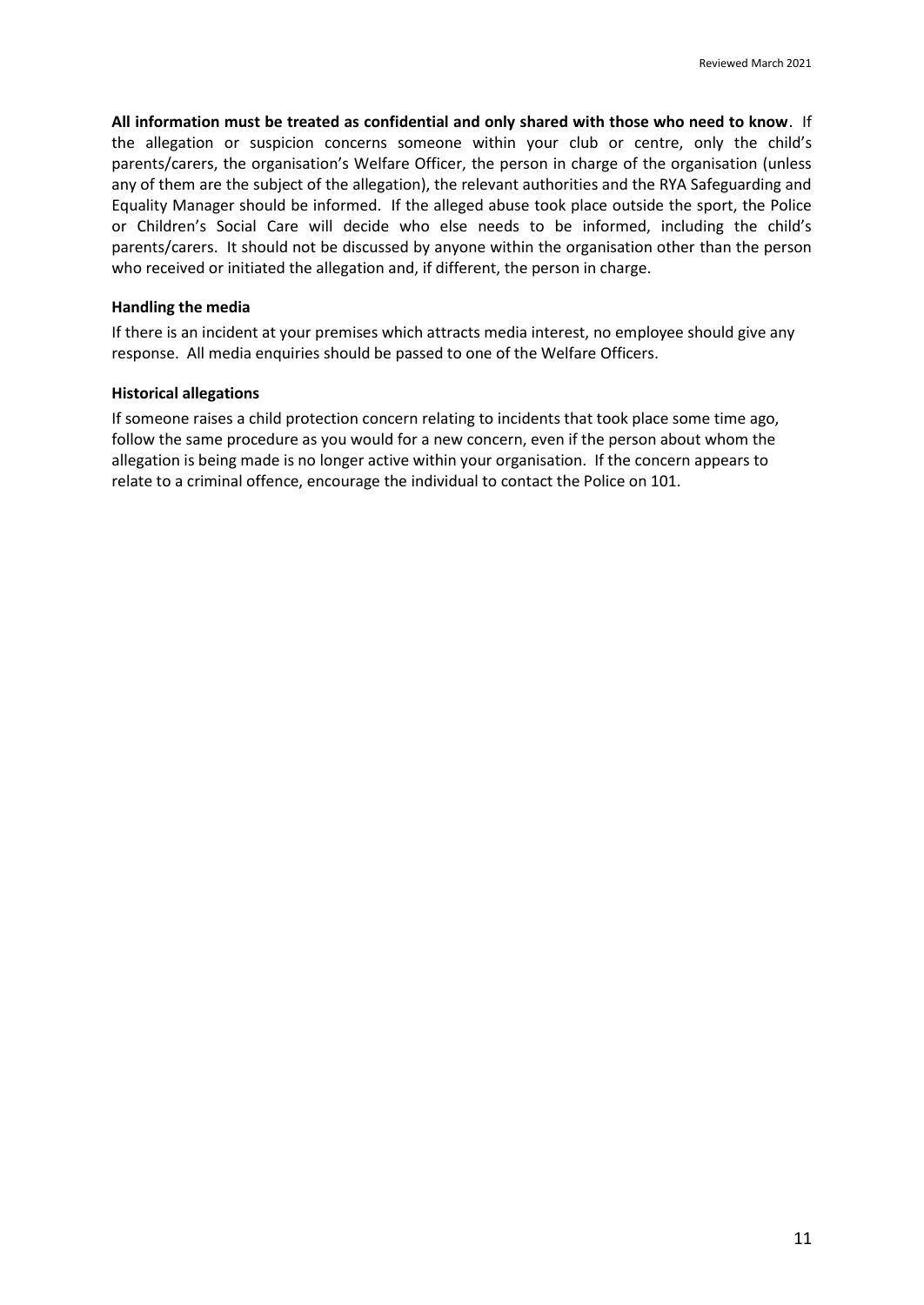### **Flowchart 1**



## **Reporting procedures**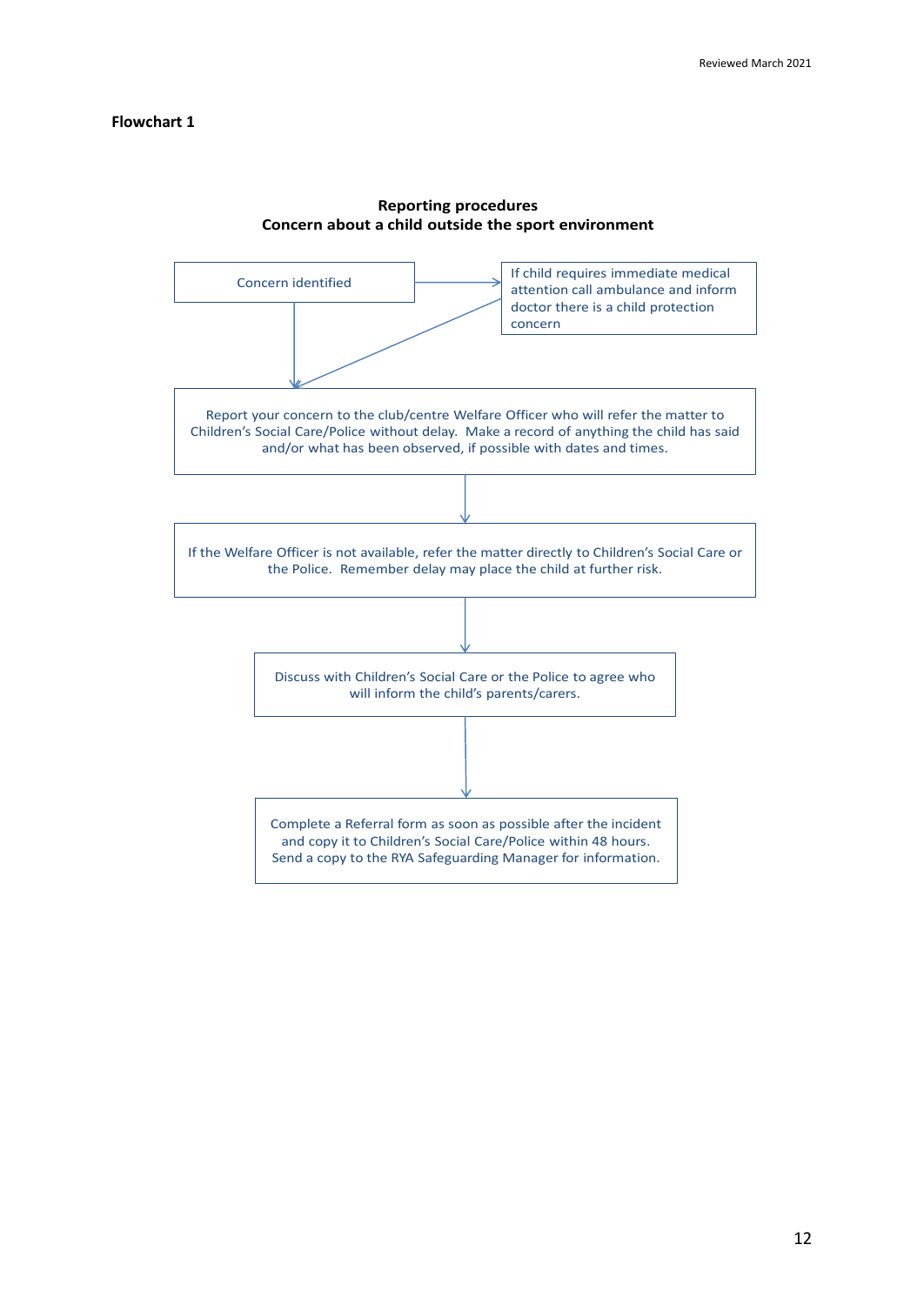### **Flowchart 2**



### **Reporting procedures Concern about the behaviour of someone at a club/centre**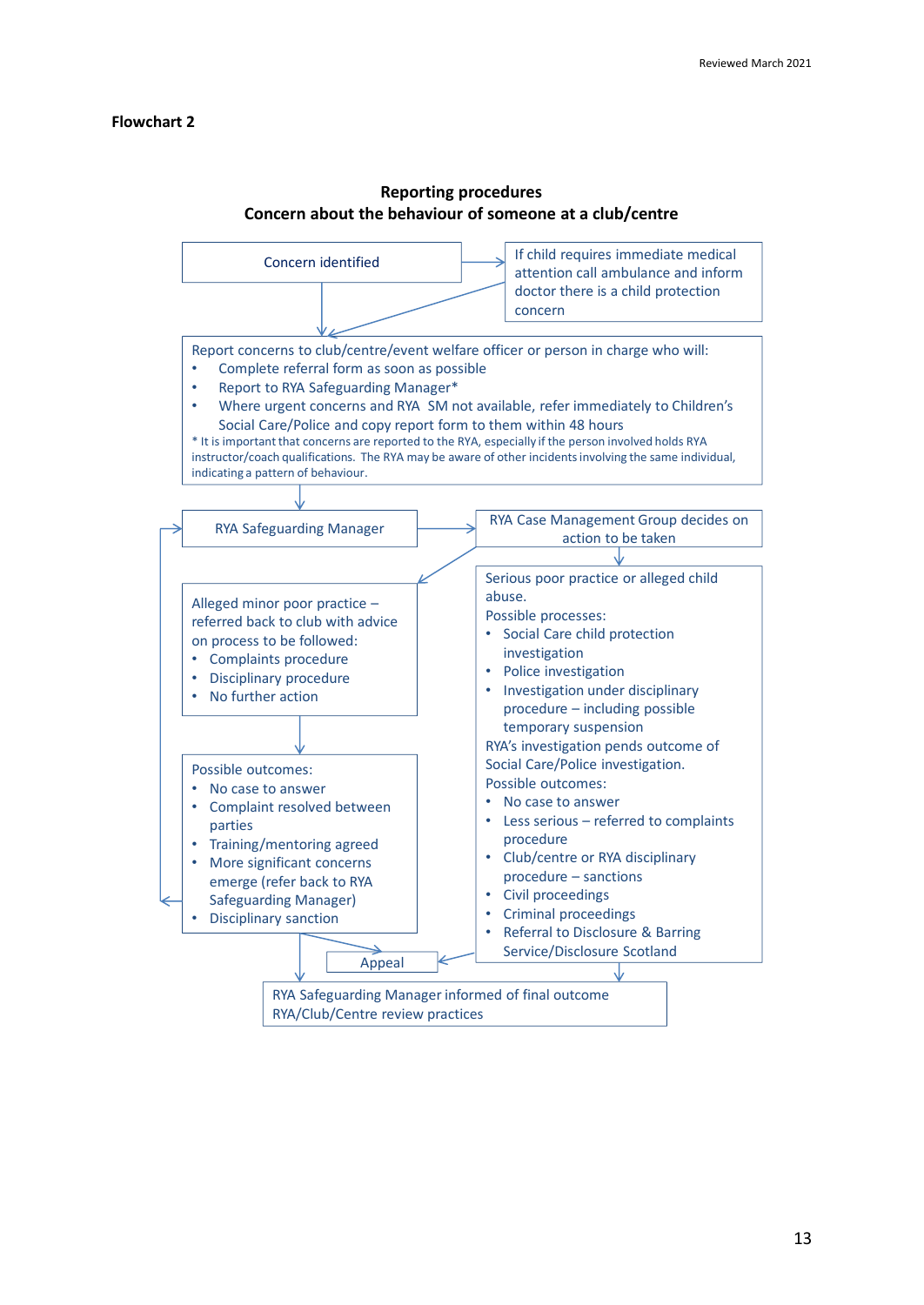## **Safeguarding and Child Protection referral form** *Revised Dec 2016*

| Date and time of incident                                                 |  |
|---------------------------------------------------------------------------|--|
| Name and position of person about                                         |  |
| whom report, complaint or allegation is                                   |  |
| made                                                                      |  |
| Name and age of child involved                                            |  |
| Name of club or organisation (if relevant)                                |  |
| Nature of incident, complaint or                                          |  |
| allegation (continue on separate page if                                  |  |
| necessary.                                                                |  |
|                                                                           |  |
|                                                                           |  |
|                                                                           |  |
|                                                                           |  |
|                                                                           |  |
|                                                                           |  |
|                                                                           |  |
|                                                                           |  |
|                                                                           |  |
| Action taken by organisation                                              |  |
| (continue on separate page if necessary)                                  |  |
|                                                                           |  |
|                                                                           |  |
|                                                                           |  |
|                                                                           |  |
| If Police or Children's Social Care Services                              |  |
| contacted, name, position and telephone                                   |  |
| number of person handling case                                            |  |
| Name, organisation and position of                                        |  |
| person completing form                                                    |  |
| Contact telephone number and                                              |  |
| e-mail address                                                            |  |
| Signature of person completing form                                       |  |
|                                                                           |  |
|                                                                           |  |
| Date and time form completed<br>Name and position of organisation's child |  |
| protection/welfare officer or person in                                   |  |
| charge (if different from above)                                          |  |
| Contact telephone number and                                              |  |
| e-mail address                                                            |  |
|                                                                           |  |

## **This form can be used by any instructor for recording information. It should IMMEDIATELY be marked 'Private and Confidential' and passed to one of the child protection officers.**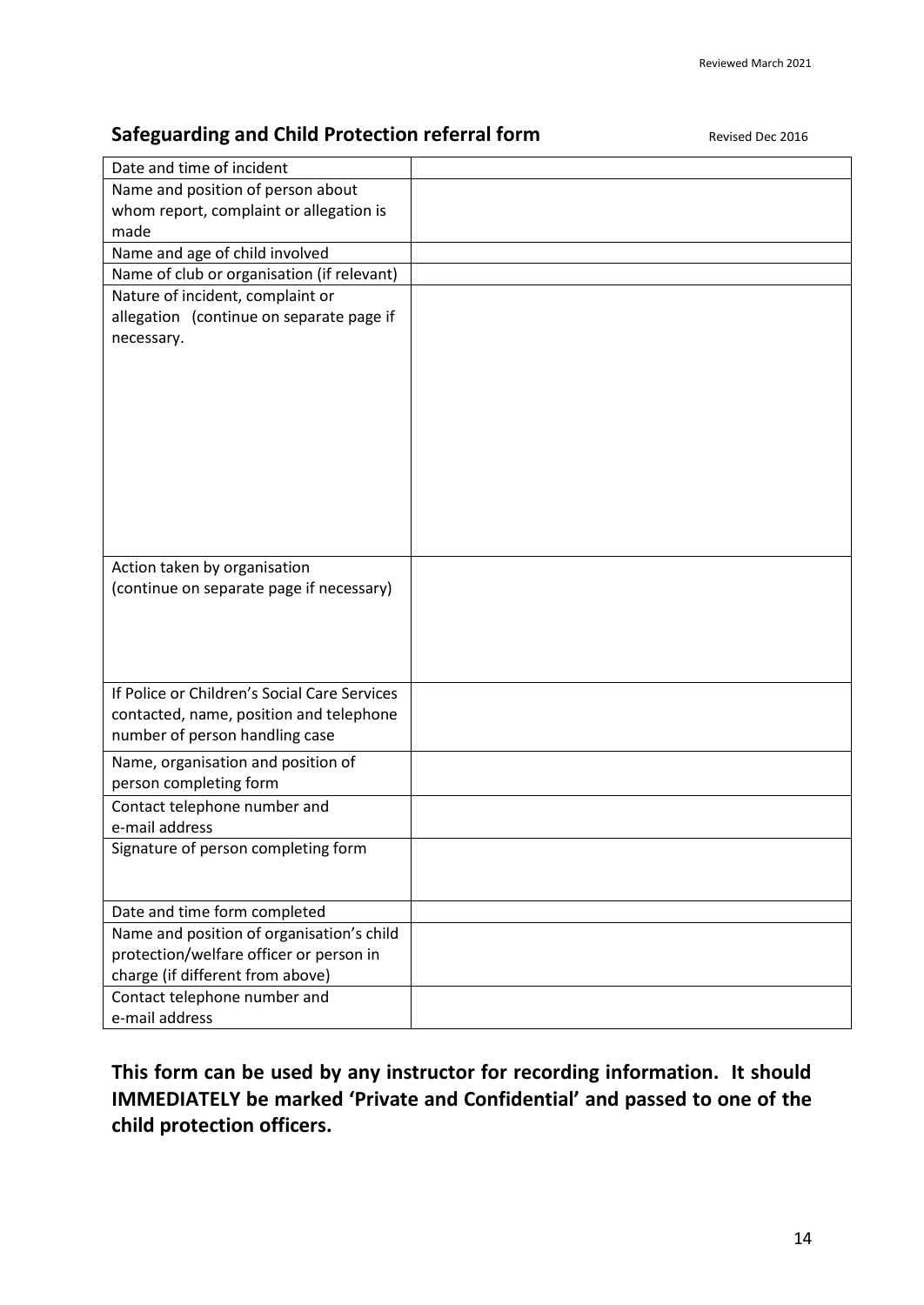### **APPENDICES**

### **What is child abuse? CONSERVIST 2019 Revised Jan 2019**

(Based on the statutory guidance 'Working Together to Safeguard Children' 2018)

Abuse and neglect are forms of maltreatment of a child. Somebody may abuse or neglect a child by inflicting harm, or by failing to act to prevent harm. Children may be abused in a family or in an institutional or community setting by those known to them or, more rarely, by others (including via the internet). They may be abused by an adult or adults, or another child or children.

**Physical abuse** may involve adults or other children inflicting physical harm:

- hitting, shaking, throwing, poisoning, burning or scalding, drowning or suffocating
- giving children alcohol or inappropriate drugs
- a parent or carer fabricating the symptoms of, or deliberately inducing, illness in a child
- in sport situations, physical abuse might also occur when the nature and intensity of training exceeds the capacity of the child's immature and growing body.

**Emotional abuse** is the persistent emotional maltreatment of a child such as to cause severe and persistent adverse effects on the child's emotional development. It may involve:

- conveying to a child that they are worthless, unloved or inadequate
- not giving the child opportunities to express their views, deliberately silencing them or 'making fun' of what they say or how they communicate
- imposing expectations which are beyond the child's age or developmental capability
- overprotection and limitation of exploration and learning, or preventing the child from participating in normal social interaction
- allowing a child to see or hear the ill-treatment of another person
- serious bullying (including cyber bullying), causing children frequently to feel frightened or in danger
- the exploitation or corruption of children
- emotional abuse in sport might also include situations where parents or coaches subject children to constant criticism, bullying or pressure to perform at a level that the child cannot realistically be expected to achieve.

Some level of emotional abuse is involved in all types of maltreatment of a child.

**Sexual abuse.** Sexual abuse involves an individual (male or female, or another child) forcing or enticing a child or young person to take part in sexual activities, whether or not the child is aware of what is happening, to gratify their own sexual needs. The activities may involve:

- physical contact (eg. kissing, touching, masturbation, rape or oral sex)
- involving children in looking at, or in the production of, sexual images
- encouraging children to behave in sexually inappropriate ways or watch sexual activities
- grooming a child in preparation for abuse (including via the internet)
- sport situations which involve physical contact (eg. supporting or guiding children) could potentially create situations where sexual abuse may go unnoticed. Abusive situations may also occur if adults misuse their power and position of trust over young people.

15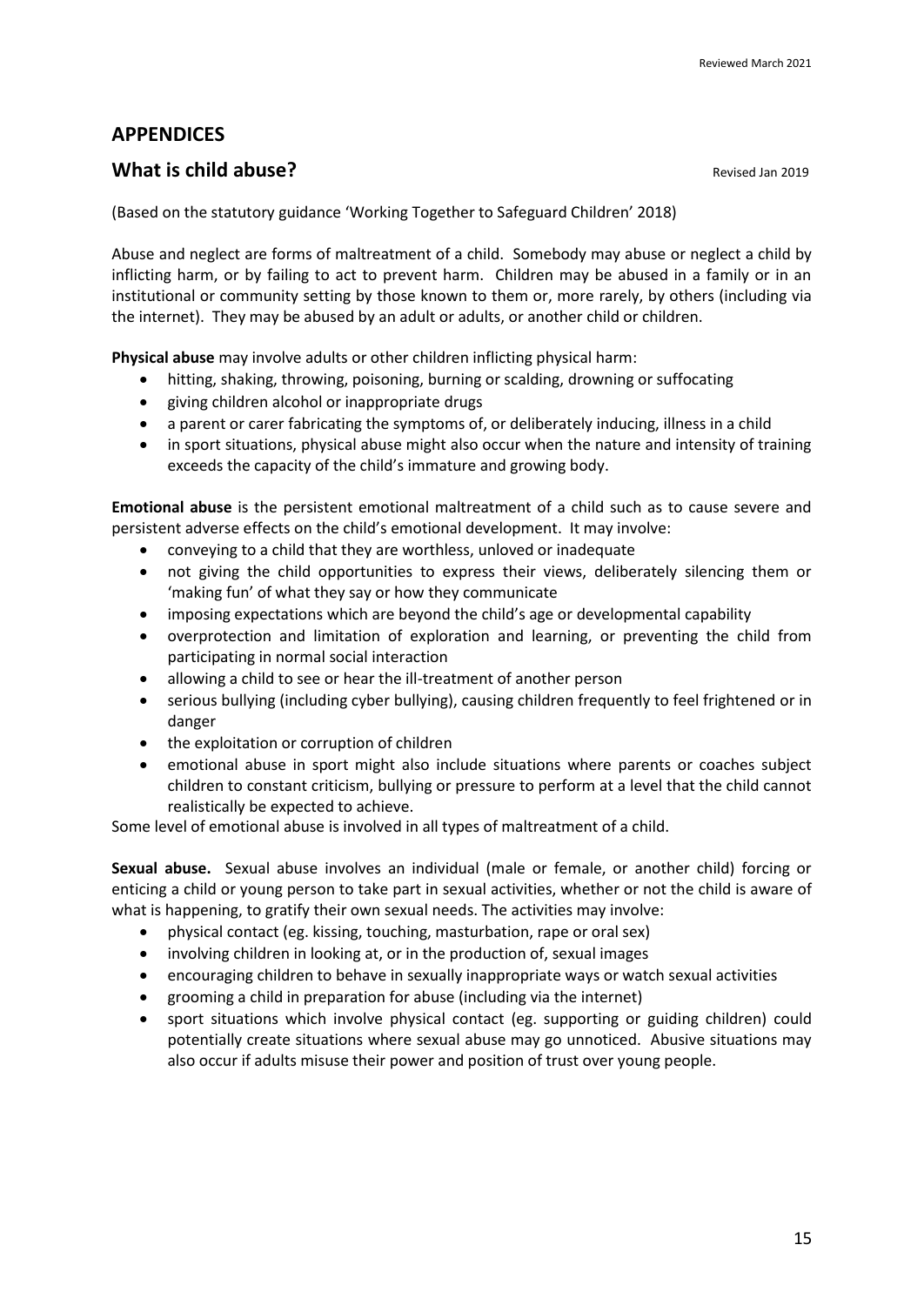**Neglect** is the persistent failure to meet a child's basic physical and/or psychological needs, likely to result in the serious impairment of the child's health or development. Neglect may involve a parent or carer failing to:

- provide adequate food, clothing and shelter
- protect a child from physical and emotional harm or danger
- ensure adequate supervision
- ensure access to appropriate medical care or treatment
- respond to a child's basic emotional needs
- neglect in a sport situation might occur if an instructor or coach fails to ensure that children are safe, or exposes them to undue cold or risk of injury.

**Child sexual exploitation** is a form of child sexual abuse. It occurs where an individual or group takes advantage of an imbalance of power to coerce, manipulate or deceive a child or young person under the age of 18 into sexual activity in exchange for something the victim needs and wants (eg. attention, money or material possessions, alcohol or drugs), and/or for the financial advantage or increased status of the perpetrator or facilitator. The victim may have been sexually exploited even if the sexual activity appears consensual. Child sexual exploitation can also occur online without involving physical contact.

**Extremism** goes beyond terrorism and includes people who target the vulnerable - including the young - by seeking to: sow division between communities on the basis of race, faith or denomination; justify discrimination eg. towards women and girls; persuade others that minorities are inferior; or argue against the primacy of democracy and the rule of law in our society.

**Bullying** (not included in 'Working Together' but probably more common in a sport situation than some of the other forms of abuse described above)

Bullying (including online bullying, for example via text or social media) may be seen as deliberately hurtful behaviour, usually repeated or sustained over a period of time, where it is difficult for those being bullied to defend themselves. The bully is often another young person. Although anyone can be the target of bullying, victims are typically shy, sensitive and perhaps anxious or insecure. Sometimes they are singled out for physical reasons – being overweight or physically small, being gay or lesbian, having a disability or belonging to a different race, faith or culture.

Bullying can include:

- physical pushing, kicking, hitting, pinching etc
- name calling, sarcasm, spreading rumours, persistent teasing and emotional torment through ridicule, humiliation or the continual ignoring of individuals
- posting of derogatory or abusive comments, videos or images on social network sites
- racial taunts, graffiti, gestures, sectarianism
- sexual comments, suggestions or behaviour
- unwanted physical contact.

The acronym STOP – Several Times On Purpose - can help you to identify bullying behaviour.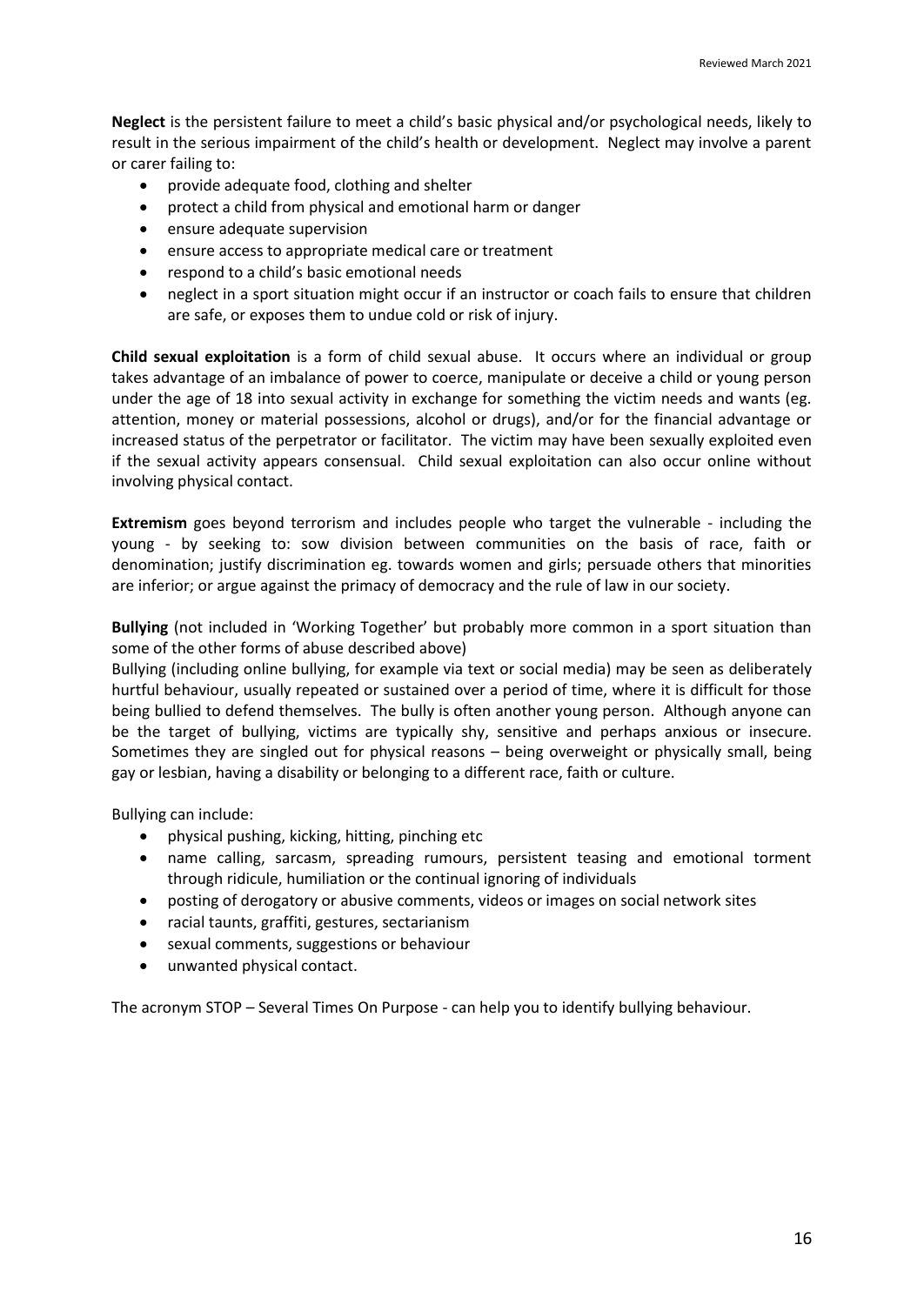### **Grooming**

Grooming is when someone develops a relationship with a child over a period of time to gain their trust for the purposes of sexual abuse or exploitation. Children and young people can be groomed online or face-to-face, by a stranger or by someone they know - for example a family member, friend or professional. For more information on possible signs of grooming, see:

https://www.nspcc.org.uk/preventing-abuse/child-abuse-and-neglect/grooming/

Sometimes the perpetrator grooms the entire family, building a relationship with the child's parents/carers so that they are allowed more access to the child than would normally be the case. Similar behaviour could be used to radicalise young people and recruit them to a religious or political cause.

### **Recognising Abuse**

It is not always easy, even for the most experienced carers, to spot when a child has been abused. However, some of the more typical symptoms which should trigger your suspicions would include:

- unexplained or suspicious injuries such as bruising, cuts or burns, particularly if situated on a part of the body not normally prone to such injuries
- sexually explicit language or actions
- a sudden change in behaviour (eg. becoming very quiet, withdrawn or displaying sudden outbursts of temper)
- the child describes what appears to be an abusive act involving him/her
- a change observed over a long period of time (eg. the child losing weight or becoming increasingly dirty or unkempt)
- a general distrust and avoidance of adults, especially those with whom a close relationship would be expected
- an unexpected reaction to normal physical contact
- difficulty in making friends or abnormal restrictions on socialising with others.

It is important to note that a child could be displaying some or all of these signs, or behaving in a way which is worrying, without this necessarily meaning that the child is being abused. Similarly, there may not be any signs, but you may just feel that something is wrong. If you have noticed a change in the child's behaviour, first talk to the parents or carers. It may be that something has happened, such as a bereavement, which has caused the child to be unhappy.

### **If you are concerned**

If there are concerns about sexual abuse or violence in the home, talking to the parents or carers might put the child at greater risk. If you cannot talk to the parents/carers, consult your organisation's designated Welfare/Safeguarding Officer or the person in charge. It is this person's responsibility to make the decision to contact Children's Social Care Services or the Police. It is NOT their responsibility to decide if abuse is taking place, BUT it is their responsibility to act on your concerns.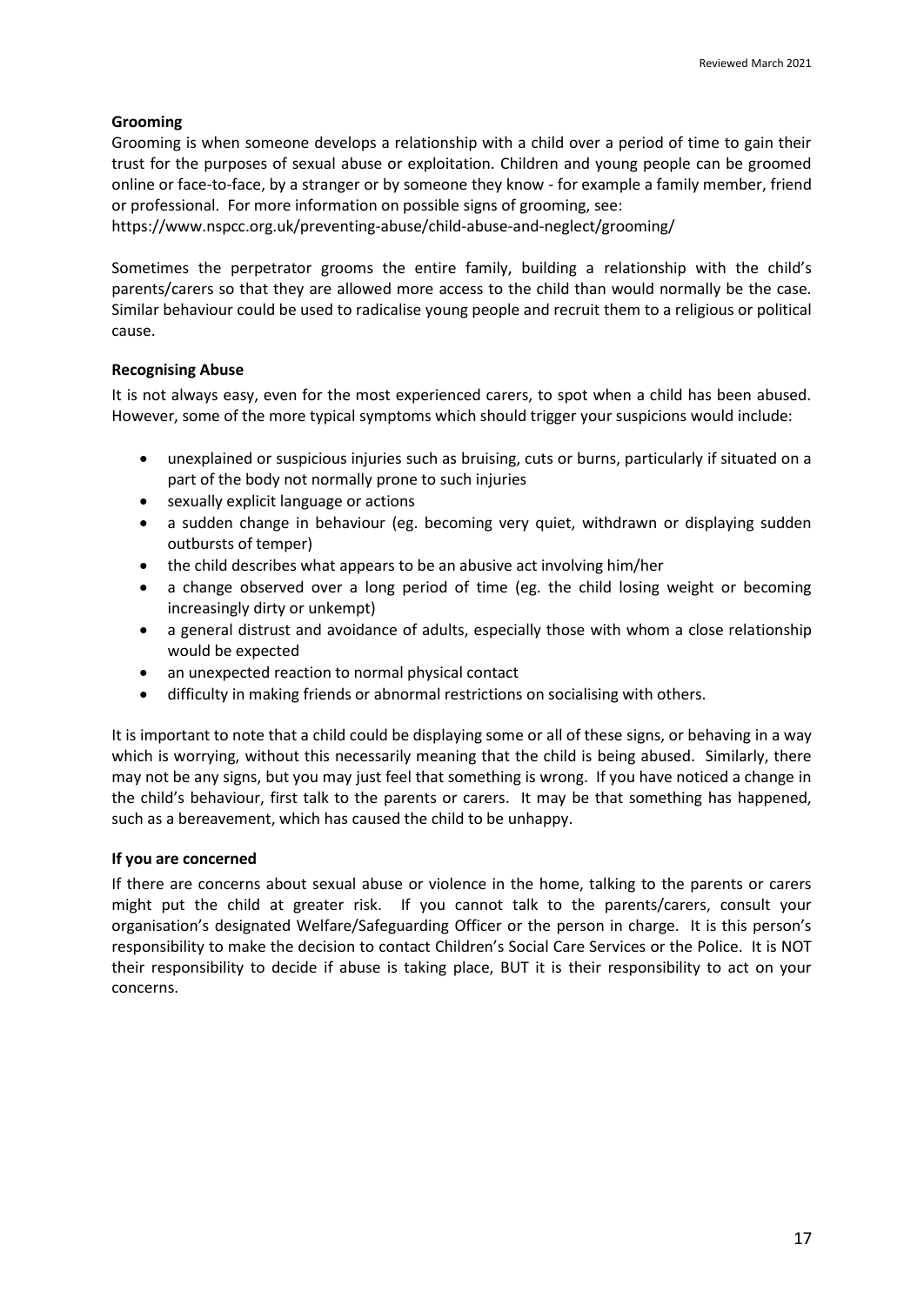### **RYA Instructor Code of Conduct** Revised Feb 2014

### **RYA Instructor Code of Conduct for RYA Instructors, Coach Assessors, Trainers and Examiners**

This document outlines the code of conduct under which all holders of RYA instructor qualifications and RYA training appointments (hereafter referred to as instructors) are required to comply. The code of conduct is intended to make clear to all participants, instructors and RYA appointment holders the high standards to which all are expected to conform. Instructors must:

- If working with people under the age of 18, read and understand the Child Protection Policy as detailed on the RYA website at [www.rya.org.uk](http://www.rya.org.uk/)
- Respect the rights, dignity and worth of every person and treat everyone equally within the context of their sport.
- Place the wellbeing and safety of the student above the development of performance or delivery of training.
- They should follow all guidelines laid down by the RYA with regards specific training or coaching programmes.
- Hold appropriate insurance cover either individually or through the training centre in which they are working.
- Not develop inappropriate working relationships with students (especially children). Relationships must be based on mutual trust and respect and not exert undue influence to obtain personal benefit or reward.
- Encourage and guide students to accept responsibility for their own behaviour and performance.
- Hold relevant up to date governing body qualifications as approved by the RYA.
- Ensure that the activities they direct or advocate are appropriate for the age, maturity, experience and ability of the individual.
- At the outset, clarify with students (and where appropriate their parents) exactly what is expected of them and what they are entitled to expect.
- Always promote the positive aspects of the sport (eg courtesy to other water users).
- Consistently display high standards of behaviour and appearance.
- Not do or neglect to do anything which may bring the RYA into disrepute.
- Act with integrity in all customer and business to business dealings pertaining to RYA training.
- Not teach or purport to provide RYA courses or RYA certification outside of the framework of an RYA recognised training centre
- Notify the RYA immediately of any court imposed sanction that precludes the instructor from contact with specific user groups (for example children and vulnerable adults).
- Not carry out RYA training, examining or coaching activities whilst under the influence of alcohol or drugs.

Failure to adhere to the RYA Instructor Code of Conduct may result in the suspension or withdrawal of RYA qualifications or appointments.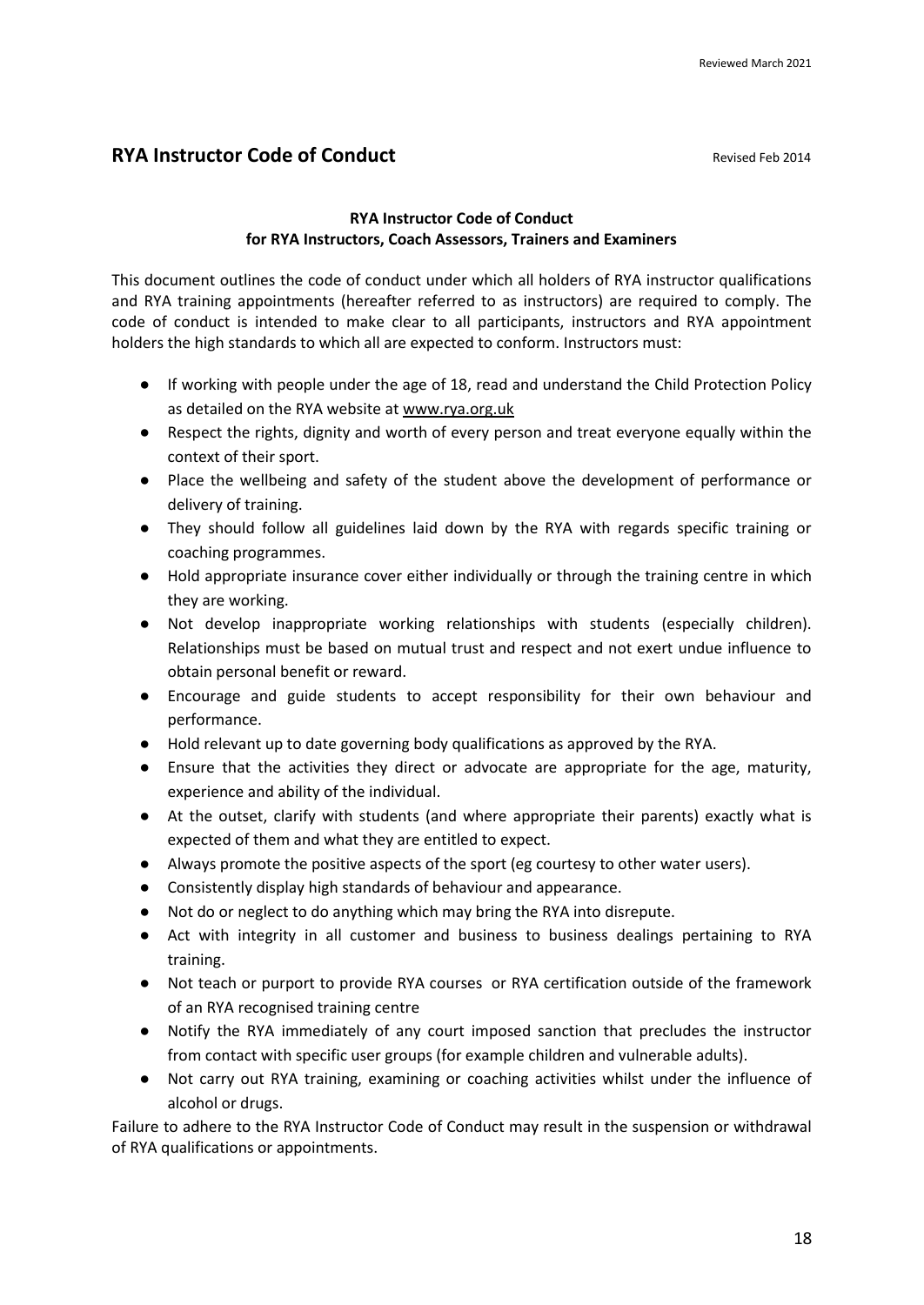### **RYA Coach Code of Ethics and Conduct** *RYA* **Coach Code of Ethics and Conduct <b>Revised Dec** 2018

Sports Coaching helps the development of individuals through improving their performance.

### **This is achieved by:**

- 1. Identifying and meeting the needs of individuals.
- 2. Improving performance through a progressive programme of safe, guided practice, measured performance and/or competition.
- 3. Creating an environment in which individuals are motivated to maintain participation and improve performance.

### **Coaches should comply with the principles of good ethical practice listed below.**

- 1. All RYA Coaches working with sailors under the age of 18 must have read and understood the RYA Child Protection Policy.
- 2. Coaches must respect the rights, dignity and worth of every person and treat everyone equally within the context of their sport.
- 3. Coaches must place the well-being and safety of the sailor above the development of performance. They should follow all guidelines laid down by the RYA, follow Operating Procedures and hold appropriate insurance cover.
- 4. Coaches must develop an appropriate working relationship with sailors based on mutual trust and respect. Coaches must not exert undue influence to obtain personal benefit or reward. In particular they must not abuse their position of trust to establish or pursue a sexual relationship with a sailor aged under 18, or an inappropriate relationship with any sailor.
- 5. Coaches must encourage and guide sailors to accept responsibility for their own behaviour and performance.
- 6. Coaches must hold up to date and nationally recognised governing body coaching qualifications.
- 7. Coaches must ensure that the activities they direct or advocate are appropriate for the age, maturity, experience and ability of the individual.
- 8. Coaches must, at the outset, clarify with sailors (and where appropriate their parents) exactly what is expected of them and what sailors are entitled to expect from their coach. A contract may sometimes be appropriate.
- 9. Coaches must co-operate fully with other specialists (eg. other coaches, officials, sports scientists, doctors, physiotherapists) in the best interests of the sailor.
- 10. Coaches must always promote the positive aspects of their sport (eg. fair play) and never condone rule violations or the use of prohibited substances.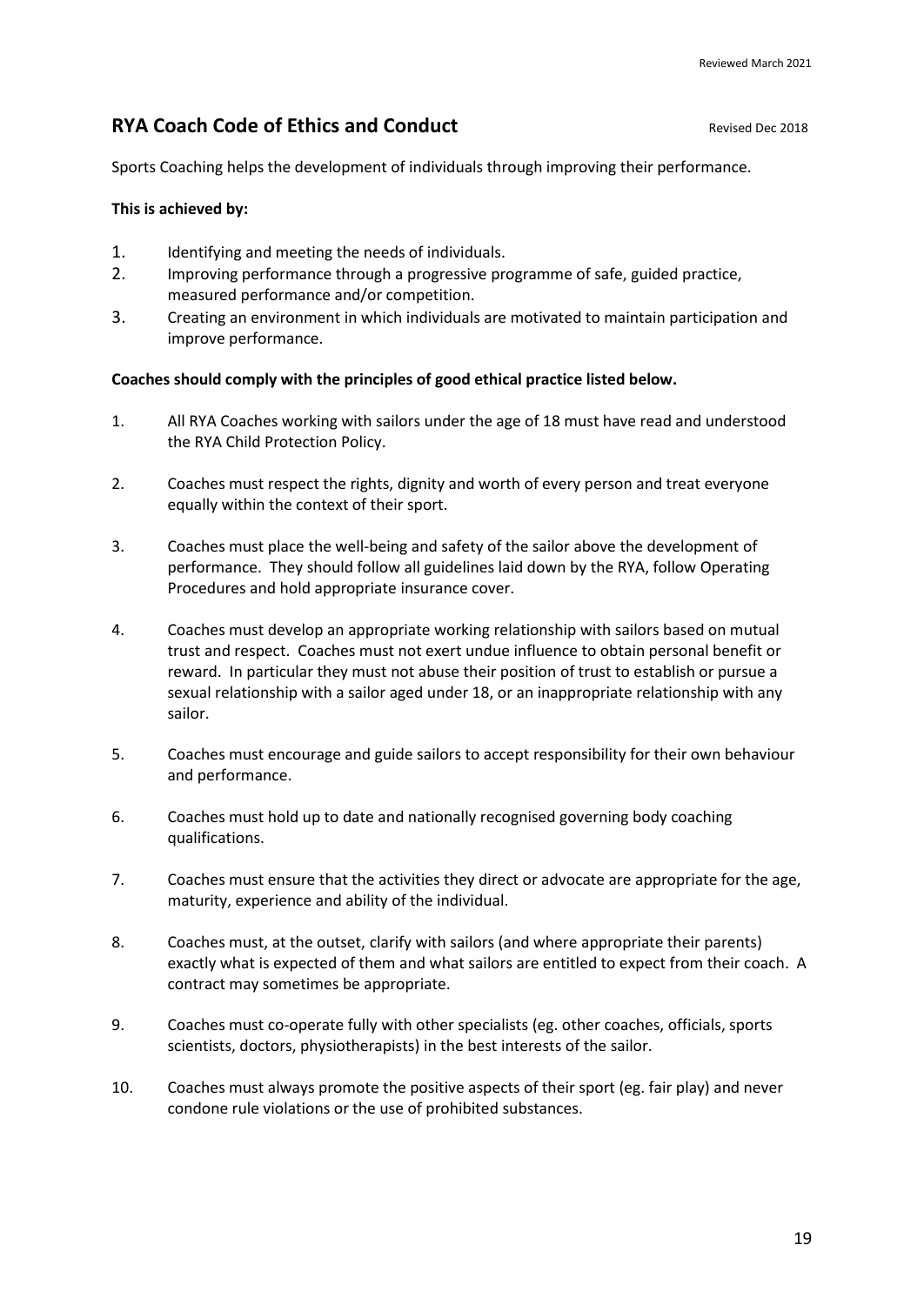- 11. Coaches must consistently display high standards of behaviour and appearance.
- 12. Coaches must notify the RYA immediately of any court imposed sanction that precludes the coach from contact with a specific user group (eg. children and vulnerable adults).
- 13. Coaches must not carry out coaching activities whilst under the influence of alcohol or drugs, or when they have received medical advice not to continue activities that are connected with their coaching (eg. driving).
- 14. Coaches must not behave in a way which brings the sport into disrepute.

Failure to adhere to the RYA Coach Code of Conduct may result in the suspension or withdrawal of RYA qualifications or appointments and will be dealt with in line with the RYA Coaches' Performance Guidelines. To access these Guidelines please contac[t coachingdevelopment@rya.org.uk](mailto:coachingdevelopment@rya.org.uk)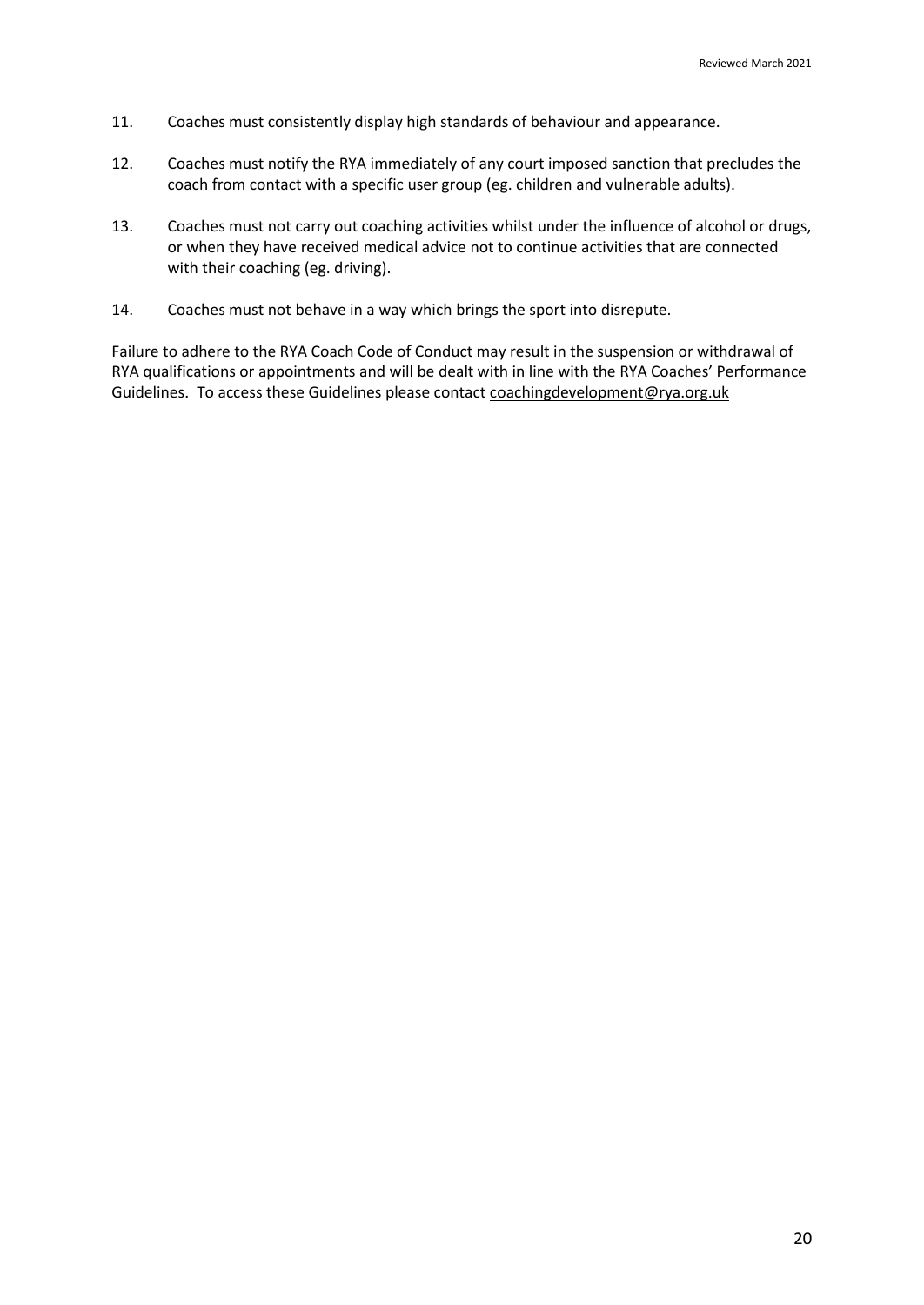### **Guernsey Sailing Trust Code of Conduct**

It is the policy of the Guernsey Sailing Trust that all participants, coaches, instructors, officials, parents and volunteers show respect and understanding for each other, treat everyone equally within the context of the sport and conduct themselves in a way that reflects the principles of the GST. The aim is for all participants to enjoy their sport and to improve performance.

### **Abusive language, swearing, intimidation, aggressive behaviour or lack of respect for others and their property will not be tolerated and may lead to disciplinary action.**

### **Participants - Young sailors, Windsurfers and Powerboaters**

- Listen to and accept what you are asked to do to improve your performance and keep you safe
- Respect other participants, coaches, instructors, officials and volunteers
- Abide by the rules and play fairly
- Do your best at all times
- Never bully others either in person, by phone, by text or online
- Take care of all property belonging to other participants, the club/class or its members

### **Parents**

- Support your child's involvement and help them enjoy their sport
- Help your child to recognise good performance, not just results
- Never force your child to take part in sport
- Never punish or belittle a child for losing or making mistakes
- Encourage and guide your child to accept responsibility for their own conduct and performance
- Respect and support the coach
- Accept officials' judgements and recognise good performance by all participants
- Use established procedures where there is a genuine concern or dispute
- Inform the club or event organisers of relevant medical information
- Ensure that your child wears suitable clothing and has appropriate food and drink
- Provide contact details and be available when required
- Take responsibility for your child's safety and conduct in and around the GST/clubhouse/event venue

### **Coaches, Instructors, Officials and Volunteers**

- Consider the welfare and safety of participants before the development of performance
- Encourage participants to value their performance and not just results
- Promote fair play and never condone cheating
- Ensure that all activities are appropriate to the age, ability and experience of those taking part
- Build relationships based on mutual trust and respect
- Work in an open environment
- Avoid unnecessary physical contact with young people
- Be an excellent role model and display consistently high standards of behaviour and appearance
- Do not drink alcohol or smoke when working directly with young people
- Communicate clearly with parents and participants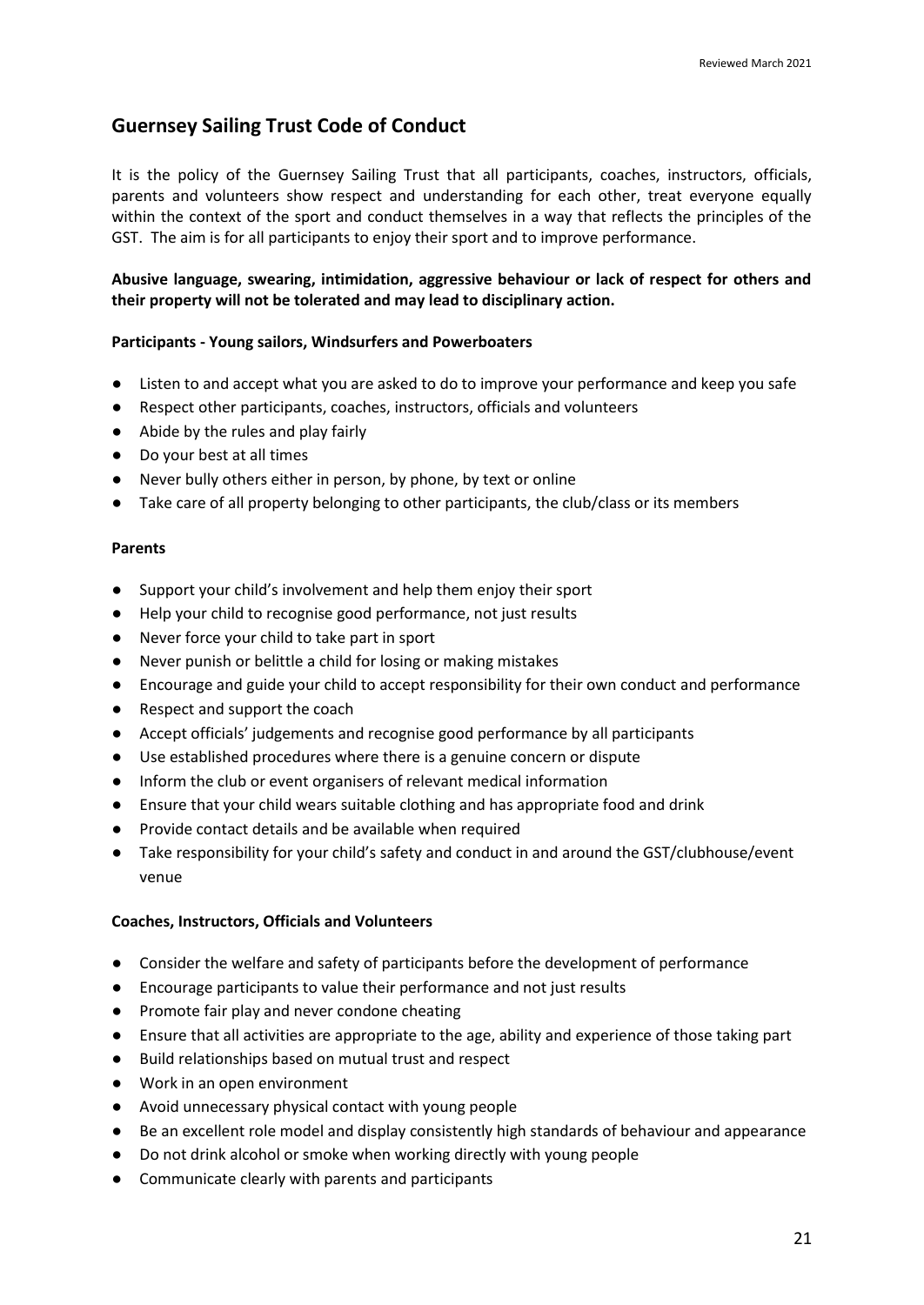- Be aware of any relevant medical information
- Follow RYA and club/class guidelines and policies
- Holders of RYA Instructor and Coach qualifications must also comply with the RYA Code of Conduct
- Holders of RYA Race Official appointments must also comply with the RYA Race Officials Code of Conduct.

If you are concerned that someone is not following the Code of Conduct, you should inform your Welfare Officer or the person in charge of the activity.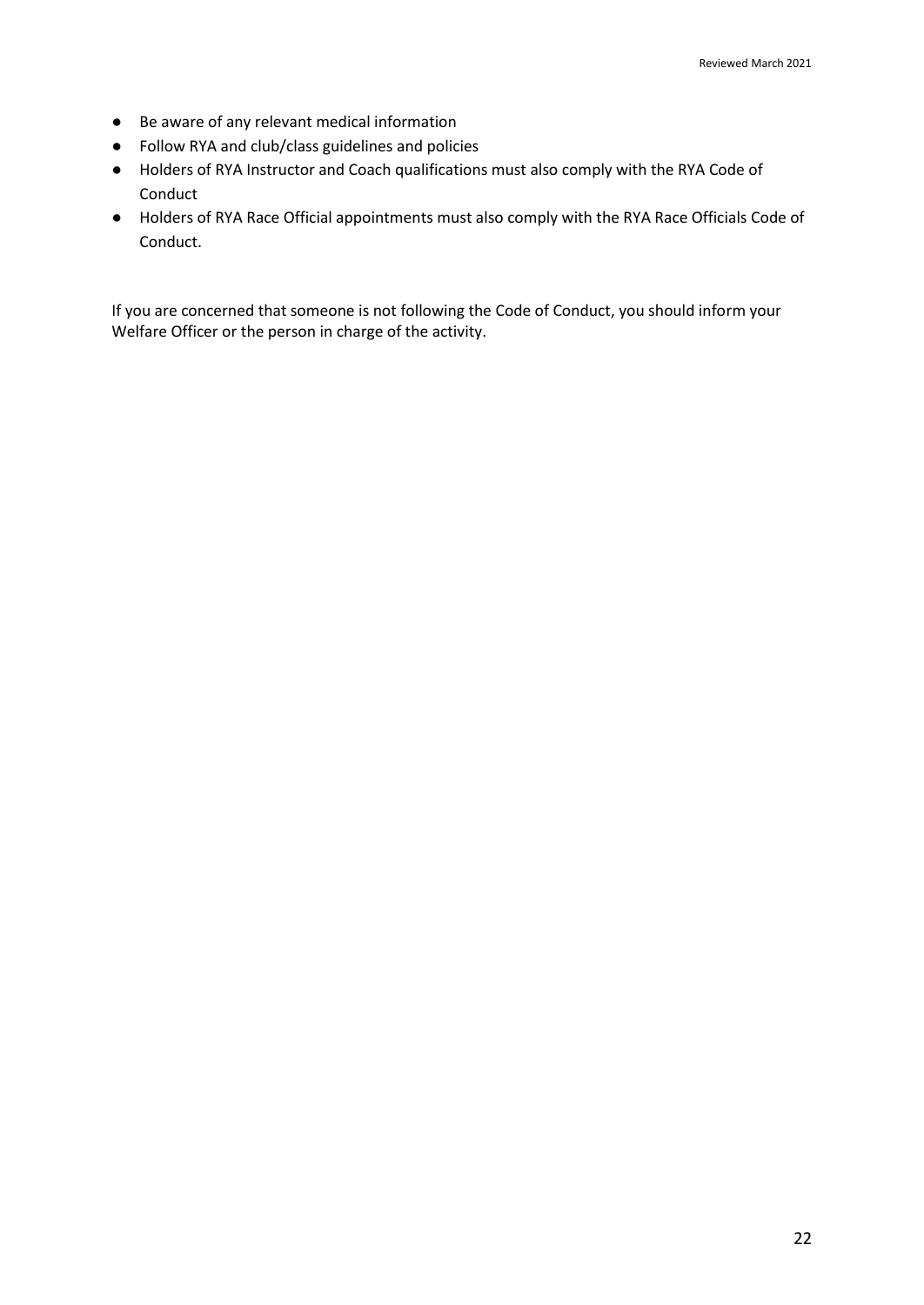## **Good practice guidelines (children) Good practice guidelines (children)** Revised April 2017

### **Culture**

The GST aims to develop a culture within our organisation where both children and adults feel able to raise concerns, knowing that they will be taken seriously, treated confidentially and will not make the situation worse for themselves or others.

These common sense guidelines should be followed by everyone within the GST:

- Avoid spending any significant time working with children in isolation
- Do not take children alone in a car, however short the journey
- Do not take children to your home as part of your organisation's activity
- *Where any of these are unavoidable, ensure that they only occur with the full knowledge and consent of someone in charge of the organisation or the child's parents*
- Design training programmes that are within the ability of the individual child.
- If a child is having difficulty with a wetsuit or buoyancy aid, ask them to ask a friend to help if at all possible
- If you do have to help a child, make sure you are in full view of others, preferably another adult
- Restrict communications with young people via mobile phone, e-mail or social media to group communications about organisational matters. If it's essential to send an individual message, copy it to the child's parent or carer.

### **You should never:**

- engage in rough, physical or sexually provocative games
- allow or engage in inappropriate touching of any form
- allow children to use inappropriate language unchallenged, or use such language yourself when with children
- make sexually suggestive comments to a child, even in fun
- fail to respond to an allegation made by a child; always act
- do things of a personal nature that children can do for themselves.

It may sometimes be necessary to do things of a personal nature for children, particularly if they are very young or disabled. These tasks should only be carried out with the full understanding and consent of both the child (where possible) and their parents/carers. In an emergency situation which requires this type of help, parents/carers should be informed as soon as possible. In such situations it is important to ensure that any adult present is sensitive to the child and undertakes personal care tasks with the utmost discretion.

### **Coaches and Instructors**

When working with children and young people you are advised to:

- where possible have a business phone and a personal phone
- only contact sailors on your business phone (or using your organisation's text system)
- avoid using over-familiar language and try to copy in the child's parent/carer
- only communicate regarding organisational matters, not for social or personal contact.

When using social media, it is recommended that you:

● have a personal and a professional page for your social media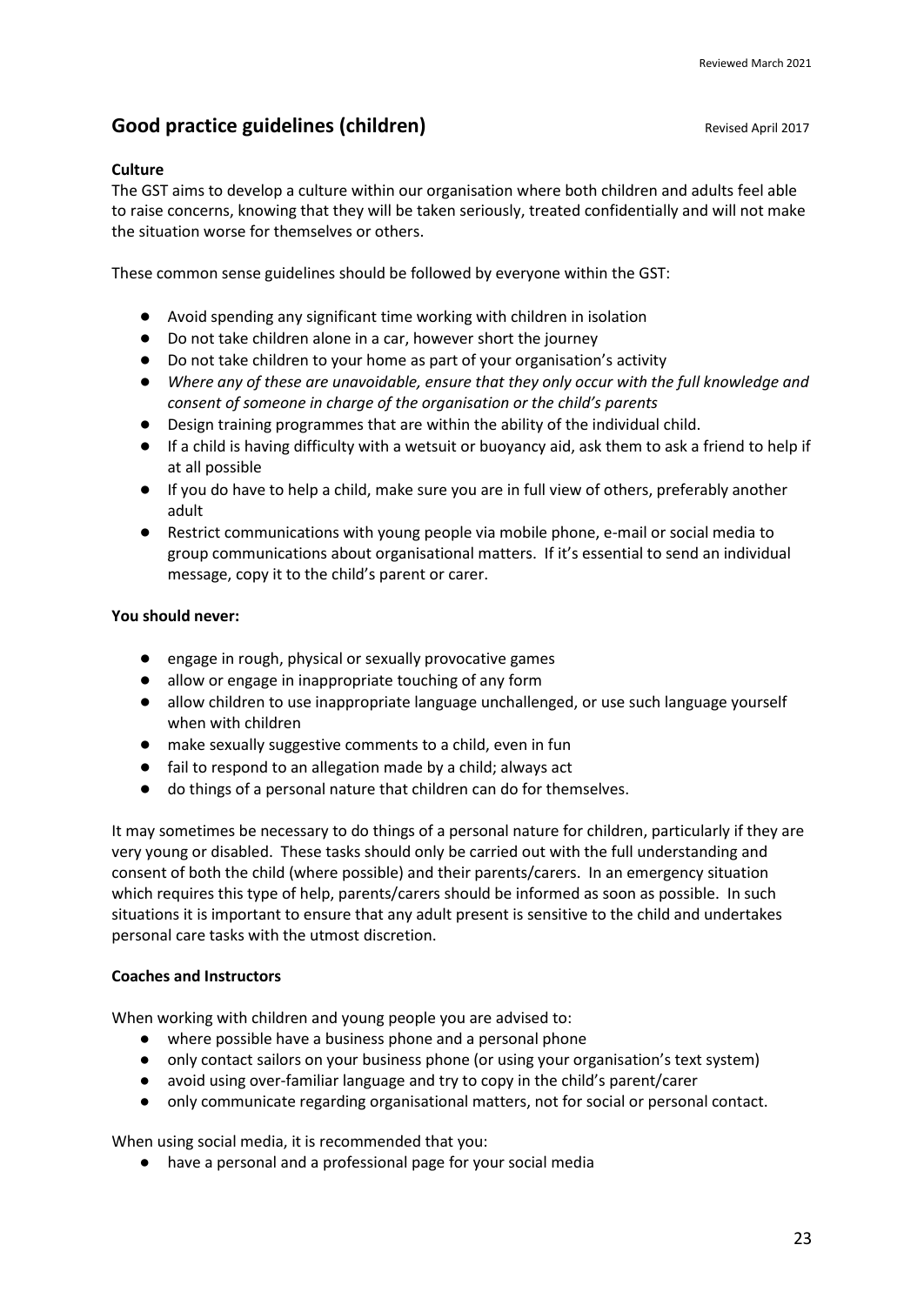- do not allow young sailors to follow or be friends with your personal account
- set your privacy settings as high as possible on your personal account
- challenge the way that young sailors post or comment to you or others on social media if it is inappropriate
- educate young sailors about the boundaries between them and their Coach or Instructor.

Coaches on the RYA's Youth and Junior squad programmes are expected to comply with the RYA Youth Racing Communications Policy.

### **Parents**

Organisations are responsible for the content published on their sites, but parents must accept responsibility for their children's access to and use of computers, tablets and smartphones.

### **Additional vulnerability**

Some children may be more vulnerable to abuse or find it more difficult to express their concerns. For example:

- a disabled child who relies on a carer to help them get changed may worry that they won't be able to sail any more if they report the carer
- a deaf child may not be able to express themselves or speak confidentially if they need an interpreter
- a child who has experienced racism may find it difficult to trust an adult from a different ethnic background
- children with low self-esteem or mental health problems can be more vulnerable to bullying or abuse, as can gay, lesbian, bisexual or transgender young people, or any child who has a characteristic that marks them out in others' eyes as 'different'.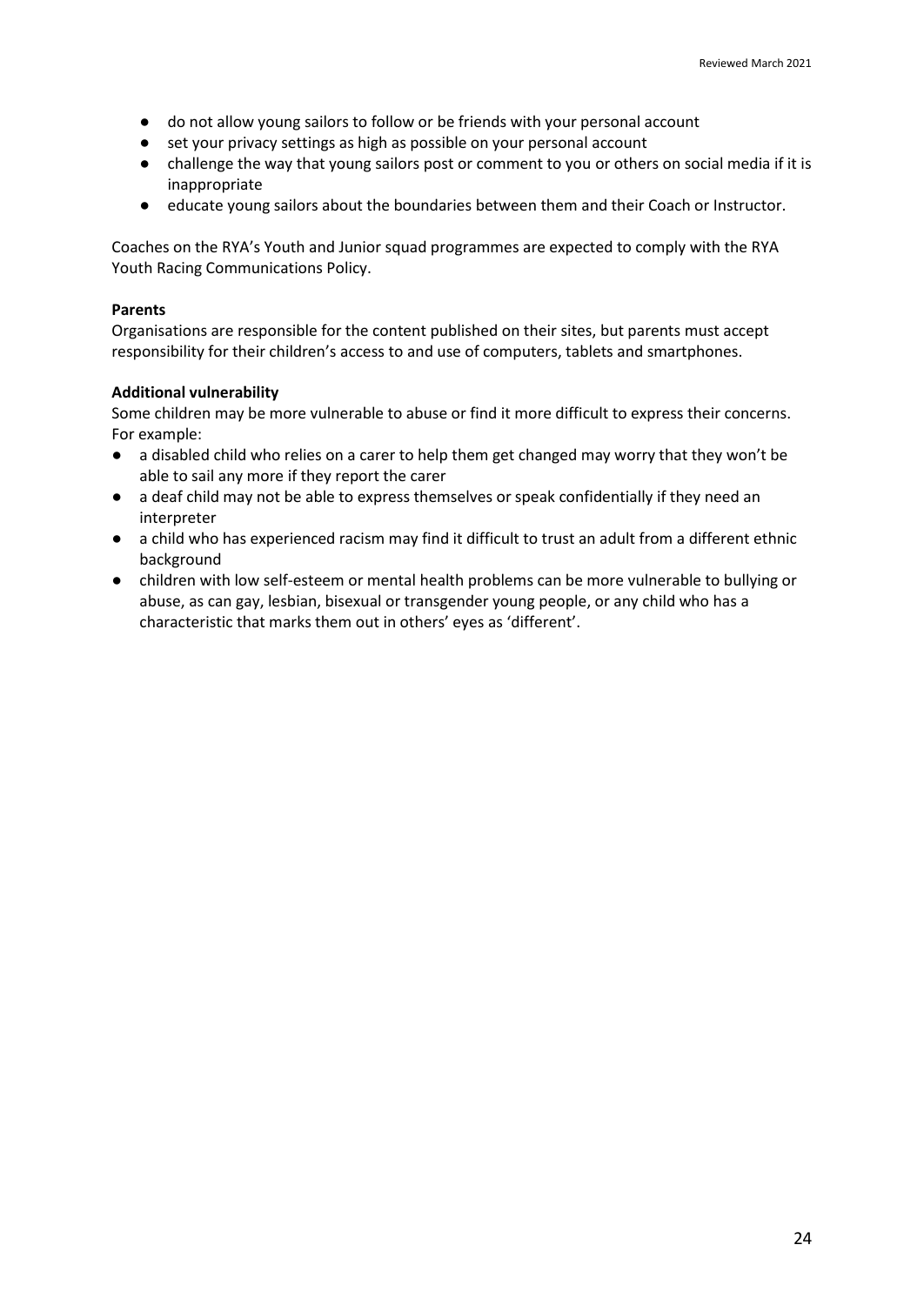## **Managing Challenging Behaviour - Guidance for Instructors and Coaches**

### **Prior to the activity**

You should establish before taking a group of young people on an activity whether any child/adult has a specific behavioural diagnosis, i.e. Autistic spectrum, ADHD, Tourette's syndrome etc. Specialist advice and support should be sought for working with these individuals.

The following guidelines are for working with young people displaying challenging behaviour. Always confirm the group's agreement:

- Establish behaviour expectations from the outset, explain who is in charge and why (safety etc)
- Explain boundaries and respect for property and each other
- Explain sanctions and consequences for inappropriate behaviour

### **During the activity**

When working with groups or individuals with challenging behaviour:

- Employ your own method for memorising individual names but do so as soon as possible
- Try to establish a relationship with your group, particularly those exhibiting challenging behaviour, e.g. by showing an interest in them
- Give positive reinforcement, i.e. praise 'good' behaviour and achievements
- Keep challenging members of the group busy by giving them small tasks of responsibility
- Avoid confrontation
- Avoid physical contact, punishment or threat of such
- Avoid physical restraint use only for safety of the young person or other members of the group (see below)
- Avoid negative instructions ie instead of "Stop doing ..........." say, "It would be better if ......."

### **Possible options and sanctions**

In responding to challenging behaviour the response should always be proportionate to the actions, be imposed as soon as is practicable and be fully explained to the individual and their parents/carers. In dealing with children who display negative or challenging behaviours, staff and volunteers might consider the following options:

- Time out from the activity, group or individual work
- Reparation the act or process of making amends
- Restitution the act of giving something back
- Behavioural reinforcement rewards for good behaviour, consequences for negative behaviour
- De-escalation of the situation talking through with the child
- Increased supervision by staff/volunteers
- Use of individual 'contracts' or agreements for their future or continued participation
- Sanctions or consequences e.g. missing an outing